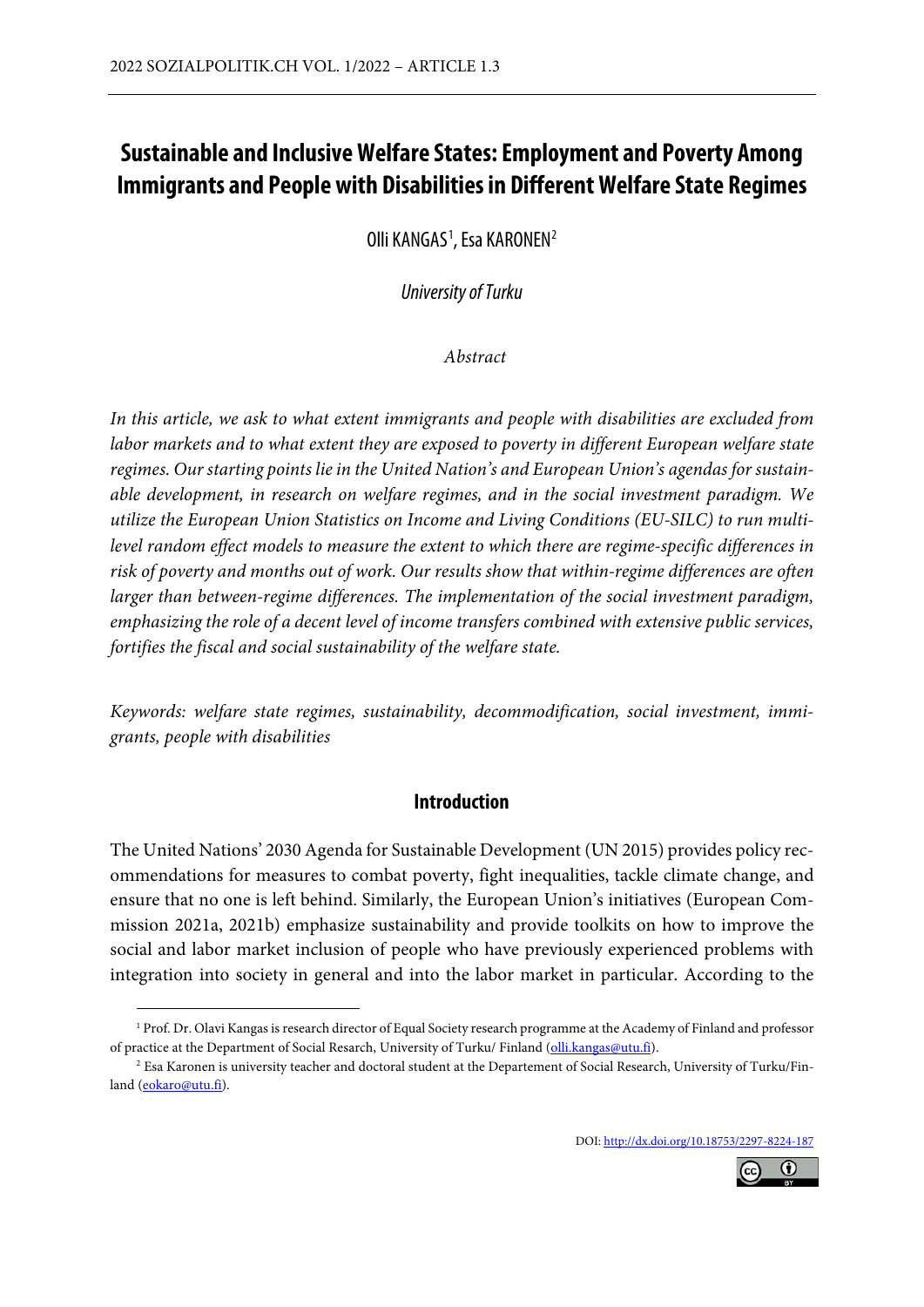principles enshrined in the European Disability Strategy 2010–2020, the European Pillar of Social Rights, and the European Semester, the EU promotes initiatives designed to help vulnerable groups adapt to the labor market.

There are two main motivations behind these initiatives pertaining to two aspects of society's sustainability. The first motivation is linked to our conceptualization of the tasks of the welfare state. Whereas the decommodification paradigm that dominated the discussion in the 1990s paid attention to compensation paid to people, the main focus of the social investment paradigm is the accumulation of human capital. The concept of decommodification was introduced by Gosta Esping-Andersen in The Three Worlds of Welfare Capitalism (1990). This book is one of the most influential welfare state studies, with over 40,000 citations. Esping-Andersen argued that national social policies cluster in a certain way. He distinguished three clusters called welfare state regimes – namely, social democratic, conservative, and liberal regimes. The first regime pertains to the Nordic countries, the second to Central European countries, and the last to the Anglophone nations. Later, Esping-Andersen's trichotomy was complemented by two new European welfare regimes, the Southern and Central East European clusters (see Beland, Morgan, Obinger and Pierson 2021). The decommodification paradigm was geared toward comparing the comprehensiveness of compensatory policies – i.e., counting and analyzing the levels of income loss compensation national social policy programs guarantee to people in cases of such social risks as work accidents, old age, sickness, and unemployment. Gradually, the focus has shifted from a reactive compensatory welfare state to a more proactive welfare state that, in addition to offering decent safety nets, invests in policies that will accumulate human capital (Hemerijck 2013; Morel, Palme and Palier 2011).

The second motivation is more mundane. It has its roots in the demographic forecast of the population development and the challenges to the sustainability of the welfare state caused by population aging and low fertility rates. In most countries, large generations are followed by smaller generations, and thus there will be more pressure in terms of balancing welfare transfers between generations and between the active and passive layers in labor market (OECD 2019). This fiscal imbalance between welfare spending and revenue is often called the sustainability gap (European Commission 2012). For the tax base required to pay for generous welfare states, employment rates must be high (Kenworthy 2020).

In this paper, our focus is on two groups that have been on the outer circles of the labor market and whose employment rates have been historically low: immigrants and people with disabilities. We analyze how well European welfare states have been able to include these two groups in the labor market, and how well these groups are protected against poverty and hence against social exclusion. Our theoretical starting points are embedded in the social investment paradigm, emphasizing social investment instead of compensation. In practice, this means that countries need to emphasize social services (benefits in kind) rather than compensatory income transfers (benefits in cash) in their social policies in order to be a proper social investment welfare state. Our hypothesis is that countries that extensively provide social services are also more inclusive with regard to the employment of our two groups of interest.

We follow in Esping-Andersen's footsteps and ask whether regime classifications have any power in explaining differences in labor market outcomes and poverty rates among these groups. As a rule, the decommodification paradigm depicts the Scandinavian/Nordic model as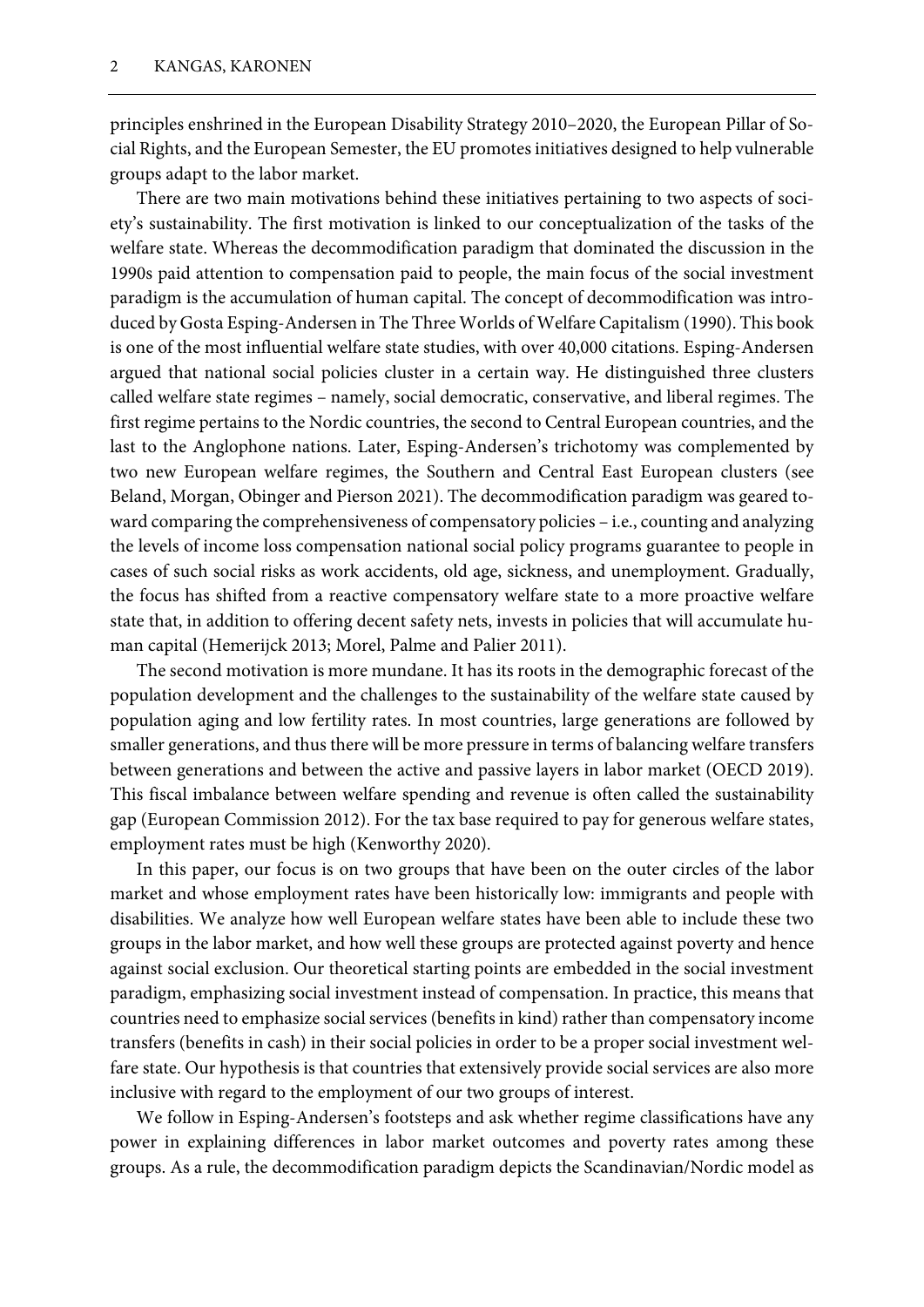superior to other regimes. Our question is whether Nordic countries perform better than the other welfare regimes with regard to groups on the margins of society.

The remainder of this article is structured as follows: The next section provides an overview of our theoretical starting points. We then specify the research questions. In the subsequent section, we give a detailed description of the database, the variables constructed, and the methods used. Our results are presented in the penultimate section. Finally, we summarize our findings and discuss their bearing on the sustainability of the welfare state.

## **Theoretical Starting Points**

## *Sustainability of the welfare state*

At the European level, there is an abundance of initiatives to help vulnerable groups adapt to the society and the labor market. For example, the European Disability Strategy aims to empower persons with disabilities to enjoy their full rights and participate in society on an equal basis (European Commission 2021b). Similarly, there is a strong emphasis on equal opportunities in the European Pillar of Social Rights. In particular, the European Commission (2021a) demands that equal opportunities for underrepresented groups be fostered. The target is a Europe that is environmentally, economically, and socially sustainable and that provides opportunities for all.

The starting point in these declarations reflects the capability approach developed by Sen (e.g., 1992, 1999) and Nussbaum (2011), according to which people must be able to make rational and well-informed choices in their lives. A prerequisite for this is that people have a set of opportunities and resources that they may or may not exercise in their actions. The task for the government is to provide a sufficient platform for people to exercise their full capability and participate in life as is customary in their society (Nussbaum 2011, cf. Townsend 1979). In market economies, money opens up possibilities and sets severe limitations on the options people have at their disposal. For most people, paid labor is the main source of income. However, employment is much more than simply obtaining money. Employment also promotes the grand ideas of the capability approach. Through employment, we obtain an identity, social belonging, and participation in society; this is based on the classic Marienthal study (Jahoda, Lazarsfeld and Zeisel 1971). Thus, employment is key to social inclusion and inclusion fortifies the sustainability of the welfare state (e.g., Hughes, Warhurst and Duarte 2021)

However, there are situations in which people, for various reasons (e.g., sickness, disability, old age, gender, ethnicity, etc.), are excluded from employment and cannot provide for themselves. For these groups, the essential question is whether the national social security system adequately safeguards them against poverty. The functioning of the welfare state has repercussions for the social sustainability of our societies. Social sustainability includes the distributional aspects of the social policy system. The concept pertains to various social aspects of welfare states, such as social equity, social capital, social security, labor rights, and people's attitudes toward fairness and their life changes (Ferrera and Rhodes 2000; Hemerijck 2013, 2017; Polomarkakis 2019; European Commission 2021a). If income disparities are too large and the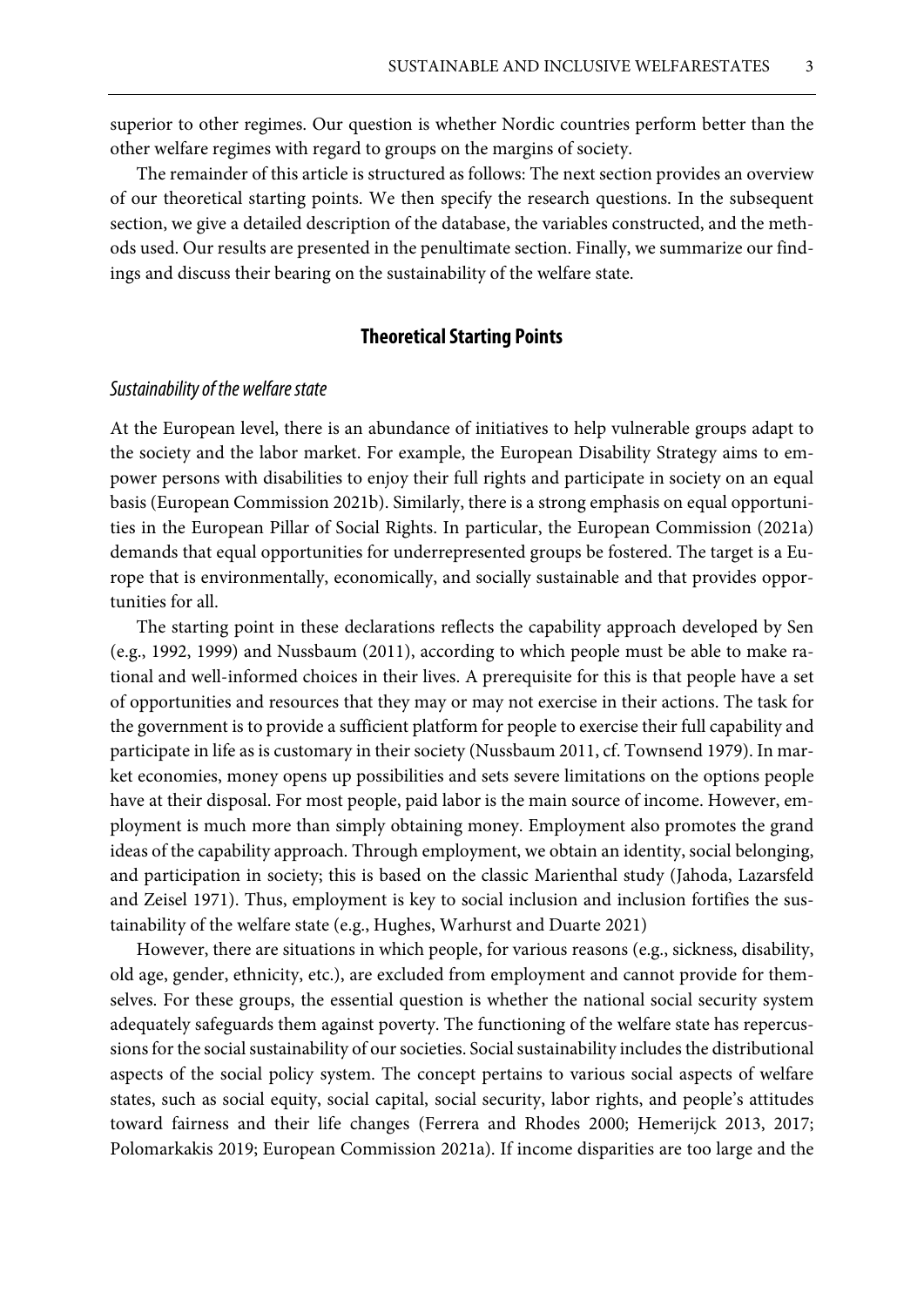poverty-stricken layers of society are too wide, social sustainability may be in danger. Furthermore, if poverty, unemployment, and welfare dependency are high, for example among immigrants, the situation can cause welfare backlash: the native population may feel that they are obliged to pay benefits to immigrants, which in turn fortifies the distinction between us and them (Reeskens and van Oorschot 2006; Hellwing and Sinno 2016; Laenen, Rossetti and van Oorschot, 2019). These ideas are the moral foundations of the UN and EU initiatives on socially sustainable development.

The other underpinnings of the EU declarations are more mundane and are related to the economic sustainability of the welfare state. The concept of sustainability deficit, or the fiscal gap in the welfare state, pertains to its ability to maintain its current social policy programs, spending levels, tax, and other policies for decades to come (Lee and Mason 2011, 2017; European Commission 2012; Neaime 2015; OECD 2019; Kangas et al. 2020). Due to population aging, the balance in welfare transfers is harder to maintain (OECD 2019, 2021a). Therefore, the level of employment is of decisive importance for combatting the deficit (Lee and Mason 2011, 2017; Kangas, Palme and Kainu 2020). The natural population increase – namely, births minus deaths – is not sufficient to solve the sustainability problem. In most European countries, the population increase is dependent on net immigration. Immigration may be a necessary but not sufficient condition for improving the sustainability deficit (Österman, Palme, and Ruhs 2019). Immigrants must also find appropriate employment. To fortify economic sustainability, employment rates must be high among the native population, and among males, females, immigrants, and other people who often have weak connections to labor markets and are too often wholly excluded from paid labor. Therefore, it is necessary also to examine the labor market inclusion of groups that have often been excluded from international comparisons. In this study, we are interested in two such groups: people with disabilities and immigrants. Both of these groups tend to have lower employment rates and a higher incidence of poverty than the disability-free and native population (Carmel, Cerami, and Papadopoulos 2011; OECD 2021b; Eurostat 2022).

## *Welfare state regimes: a paradigmatic move from decommodification to social investments*

In his seminal book, Esping-Andersen (1990) argued that there are qualitative and quantitative differences between groups of countries. On the basis of these differences, he discerned the (in)famous trio: the social democratic, the conservative and the liberal welfare states. Later, the Esping-Andersen trio was complemented by several new welfare regimes (e.g., Gough 2013, 2014; Mkandawire 2016). In the European case, such complementing models include the Southern European/Mediterranean model (Ferrera 2021) and the Central East European model, consisting of previous socialist countries and their offspring (Kuitto 2016).

Esping-Andersen also introduced the concept of decommodification, meaning the degree to which national social policy programs can liberate employees from the domination of market forces. Mimicking Kuhn's (1970 [1962]) ideas on scientific revolutions and scientific paradigms, we argue that in the early 1990s, welfare state studies revolved around decommodification and the qualitative and quantitative aspects of the welfare state attached to it. The scientific focus was on analyses of the coverage and generosity of social policy programs – that is, who gets what, how much, and on what terms (e.g., Korpi 1989; Palme 1990; Hicks and Misra 1993;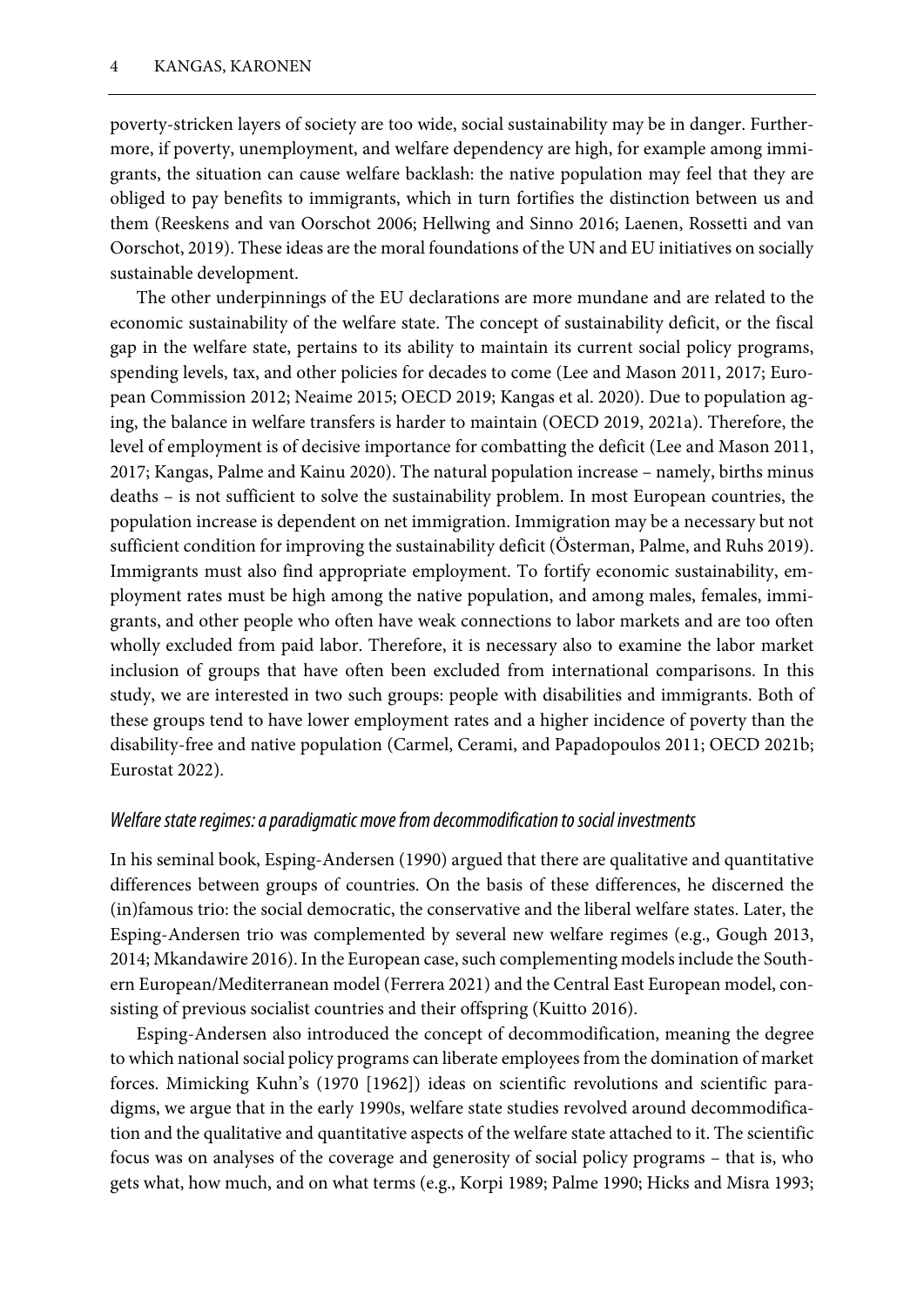Hicks, Misra and Nah Ng 1995). According to Kuhn, one aspect of the scientific paradigm is shared examples. In the Esping-Andersen paradigm, the example was the Scandinavian model that, in relation to the gross national product (GDP), had the highest level of decommodification, i.e., the largest welfare budgets, the most generous welfare provisions, the best outcomes in terms of high labor force participation rates among men and women, and the lowest incidence of poverty and income inequality.

Gradually, a paradigmatic shift occurred and the decommodification approach was slowly replaced by the social investment paradigm (Morel et al. 2011; Hemerijck 2013, 2015, 2017; Kangas, Palme and Kainu 2017). The paradigmatic change is also mirrored in the official statements of the European Commission (e.g., 2015). Instead of seeing the welfare state as a compensatory machine that merely compensates for the occurrence of social risks by more or less lavish monetary transfers, the investment paradigm emphasizes the role of welfare institutions in preventing the risks from materializing and in supporting people's coping capacities. The focus has shifted from compensation to investment, prevention, and building human capital in the Senian and Nussbaumian sense. Consequently, the role of versatile public services (benefits in kind) was found to be more important in capacity-building and combating social exclusion (see, e.g., Morel et al., 2011; Hemerijck 2013; Kvist 2015; Nygård, Lindberg, Nyqvist and Härtull 2019) than the relative role of income transfers. Consequently, the role of social services (benefits in kind) was found to be more important than the relative role of social transfers or the size of welfare budgets (see, e.g., Nygård et al. 2019).

In the wake of the investment paradigm, the focus of cross-national comparisons has shifted toward employment. Keeping in mind Eurostat's (2020) gloomy demographic forecasts for most European nations, there is a strong inter-relatedness between the social investment welfare state and the sustainability of the welfare state. In this study, our starting point is the social investment paradigm. Our argument is that in the era of population aging, in order to be economically and socially sustainable, the welfare state and its labor market must be inclusive of all population categories.

There is an abundance of analyses on gendered impacts of the welfare state. It has been convincingly shown that in line with the social investment paradigm, social services help reconciliation between family and working life. In particular, services help women enter the labor market, and it is argued that welfare states geared toward services are more women-friendly than the traditional income transfer-heavy welfare states (Hernes 1987; Ellingsæter and Leira 2006; Ferrarini 2006; Prince Cooke 2011; Daly 2021). Whereas the gender dimension of the welfare state and the regime approach has been extensively studied, there is much less research on the two groups that this article focusses on (however, for employment among people with disability, see, e.g., European Commission 1998; Houtenville and Kalargyrou 2015; Oh 2018; regarding immigrants, see Carmel et al. 2011; Warfa, Curtis, Watters, Carswell, Ingleby and Bhui 2012; Ryndyk 2020).

As regards immigrants and people with disabilities, there is a structural mismatch between the skills people have and requirements of the labor market. The challenge is to implement effective reforms in education and training policies to improve the situation and to better include these groups in employment and protect them against the risk of poverty. According to the social investment paradigm, we can expect labor market exclusion and poverty rates to be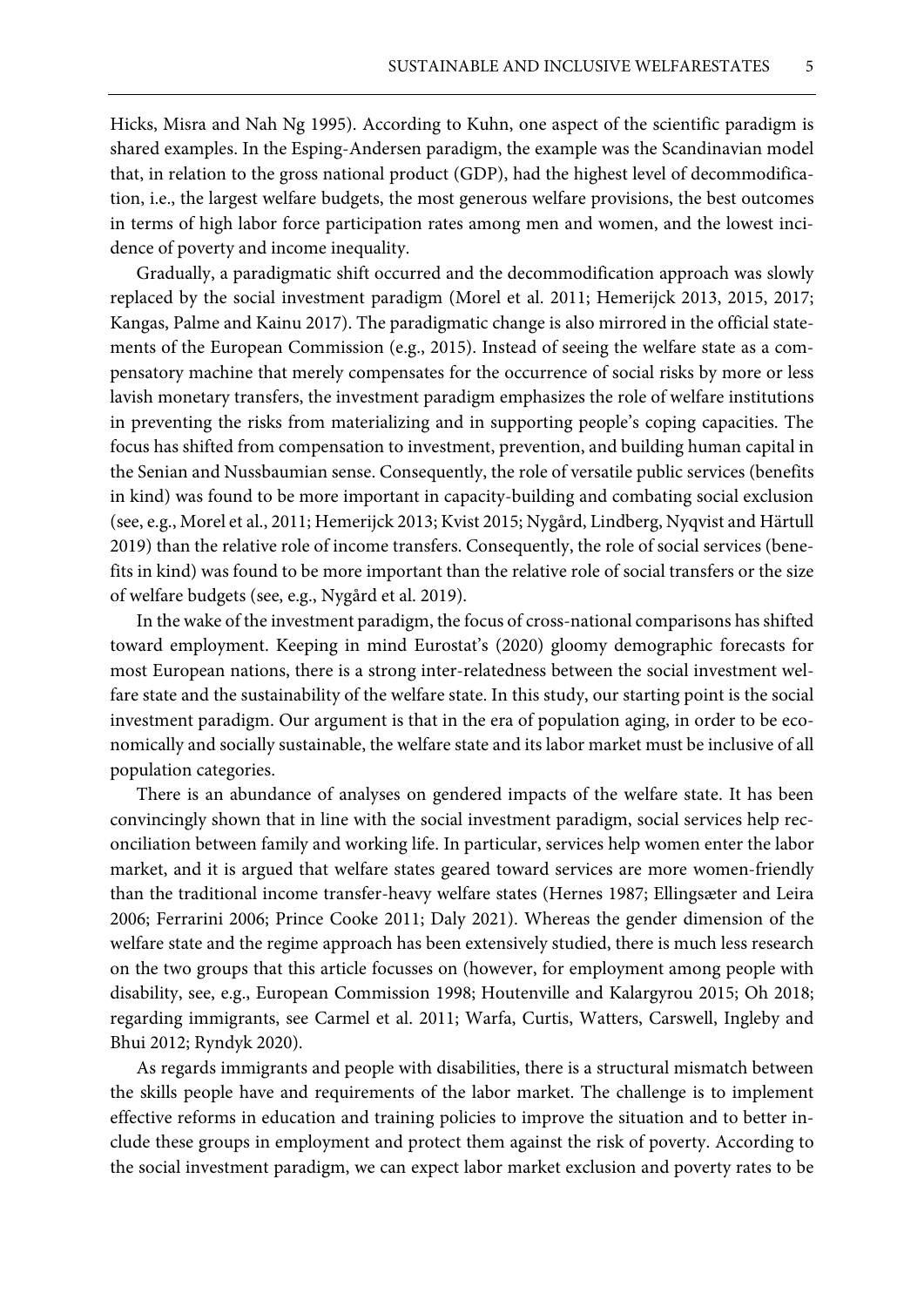lower in welfare regimes that have adopted the social investment approach. In our subsequent analyses, we will utilize the expanded version of the regime approach (see below) to determine to what extent, if any, it is valid regarding the vulnerable groups in question. As previously mentioned, in the decommodification paradigm, the Scandinavian model was found to be superior to other welfare state regimes. However, according to the labor market insider-outsider discourse, Interests of labor market insiders and outsiders may be radically different. Thus, countries that provide good benefits for labor market insiders (e.g. the Nordic ones) do not necessarily provide adequate benefits for labor market outsiders (Rueda 2007, 2015).

## **Research Questions**

Relying on Esping-Andersen's regime approach, we use the Nordic cluster of countries (Denmark, Finland, Iceland, Norway, and Sweden), the conservative Central European cluster (Austria, Belgium, France, Germany, Luxembourg, the Netherlands, and Switzerland), and the liberal regime (consisting of Ireland and the UK). Furthermore, we group countries into two additional welfare state regimes: Southern European (Mediterranean countries: Greece, Italy, Malta, Portugal, and Spain) and Central East European clusters (Bulgaria, Croatia, Czech Republic, Estonia, Hungary, Latvia, Lithuania, Poland, Romania, the Slovak Republic, and Slovenia) (for classifications, see Beland et al. 2021).

In the first part of our empirical analysis, our research question is as follows:

• R1. To what extent are the welfare regimes based on the decommodification para digm linked to labor market outcomes?

Public social spending is perhaps the most frequently used indicator of welfare state commitments (e.g., Castles 2004). Decomposing spending data into smaller items enables a more reliable evaluation of the impacts of sub-programs of public spending (education, active labor market policies, lifelong learning, etc.). Due to limited space, we narrow it down to spending on services (benefits in kind). Our second research question is as follows:

R2. What is the importance of benefits in kind in enabling labor force participation among immigrants and people with disabilities?

An inclusive welfare state should not only guarantee employment possibilities but also provide protection against poverty and, hence, against social exclusion. Thus, for social sustainability, it is important to determine the prevalence of poverty in our societies. Cross-sectional poverty and its determinants serve as proxies for the more profound question regarding the openness of societies (e.g., Corack 2013; OECD 2018). Thus, our third research question is as follows:

R3. What are the relative roles of welfare state regimes, benefits in kind, and individuallevel characteristics in explaining cross-national differences in poverty among immigrants and people with disabilities?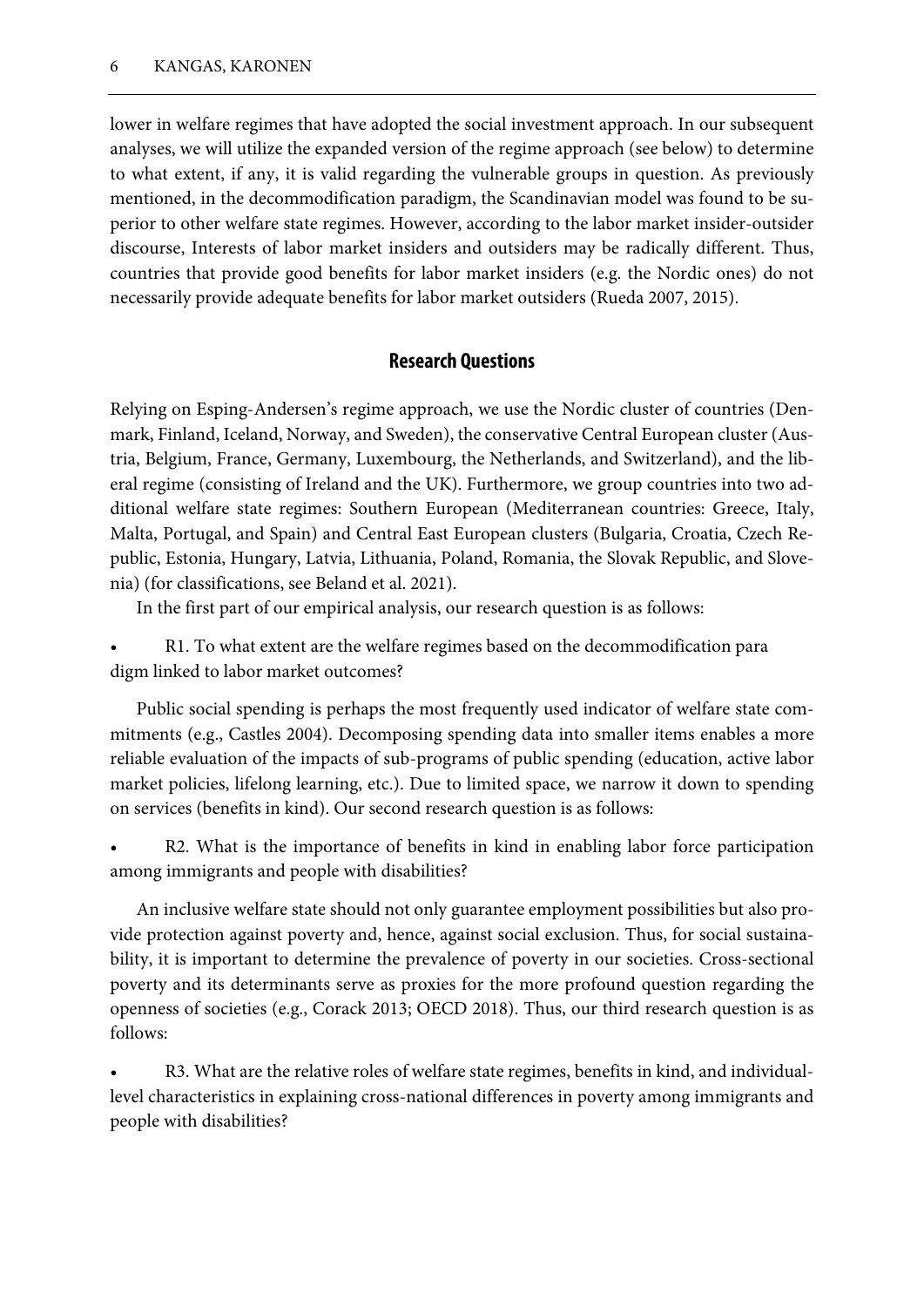## **Data and Methods**

We used the EU-SILC database, which covers 26 countries. The EU-SILC is a cross-sectional and longitudinal sample survey coordinated by Eurostat and based on data from EU member states. We used cross-sectional data containing information on income, poverty, social exclusion, and other living conditions. We limited our analyses to the time period 2009 to 2018 in order to include imputed values for every country. For the purposes of this study, the analyses were limited to the population aged 20-64 years. We did not utilize longitudinal data since they do not include the variables needed in our models. The data covered the period from 2003 to 2019. Our data comprised approximately 310,000 individuals living in 165,000 households (for descriptive statistic, see Appendix Table). The unit used in our analysis is the individual.

### *Sample group and control group*

We selected the two interest groups using two variables: In the case of the immigrant status, we used the variable PB210 which distinguishes between native citizens and those from either within or outside the EU. To select the right data on immigration, we omitted within-EU immigration and local citizens. Thus, all immigrants in our analysis belong to those whose country of origin outside the EU.

Regarding disability status, we used the variable PH030, which contains information on limitations in activities people usually do because of health problems for at least the past six months. The variable measures the presence of long-standing limitations and is defined by the respondent's self-assessment of any ongoing physical or mental health problem, illness, or disability. The possible answers are "Yes, strongly limited", "Yes, limited", and "No, not limited". We selected our data on the disability group based on the answers "Yes, strongly limited" and "Yes, limited", in accordance with the European Health and Social Integration Survey (EHSIS) and European Union regulation No 317/2010 on the disability status.

As a reference, the control group consists of all individuals who are not part of the immigrant or disability group, thus representing the average population.

## *Dependent variables*

To measure social exclusion in the EU context, both being at risk of poverty (AROP) and months out of work are appropriate measures in relation to the EU-level targets expressed in the European Pillar of Social Rights. An alternative poverty measure to the AROP had been being at risk of poverty and social exclusion (AROPE). However, one dimension of the AROPE measure is work intensity. Therefore, to avoid conceptual overlapping between the poverty and employment variables, we used the AROP. To calculate the AROP, we used the EU-SILC household dataset variable HY020, which contains the households' equivalized disposable income. We created a binary variable to measure the AROP status. Households whose income is less than 60 percent of the median national disposable income (the poverty threshold) were assigned a value of 1 (poor), while households whose income was higher than 60 percent of the median disposable income were coded as 0 (not poor). This binary variable was used in the linear probability model, which evaluates the predicted probability of being AROP.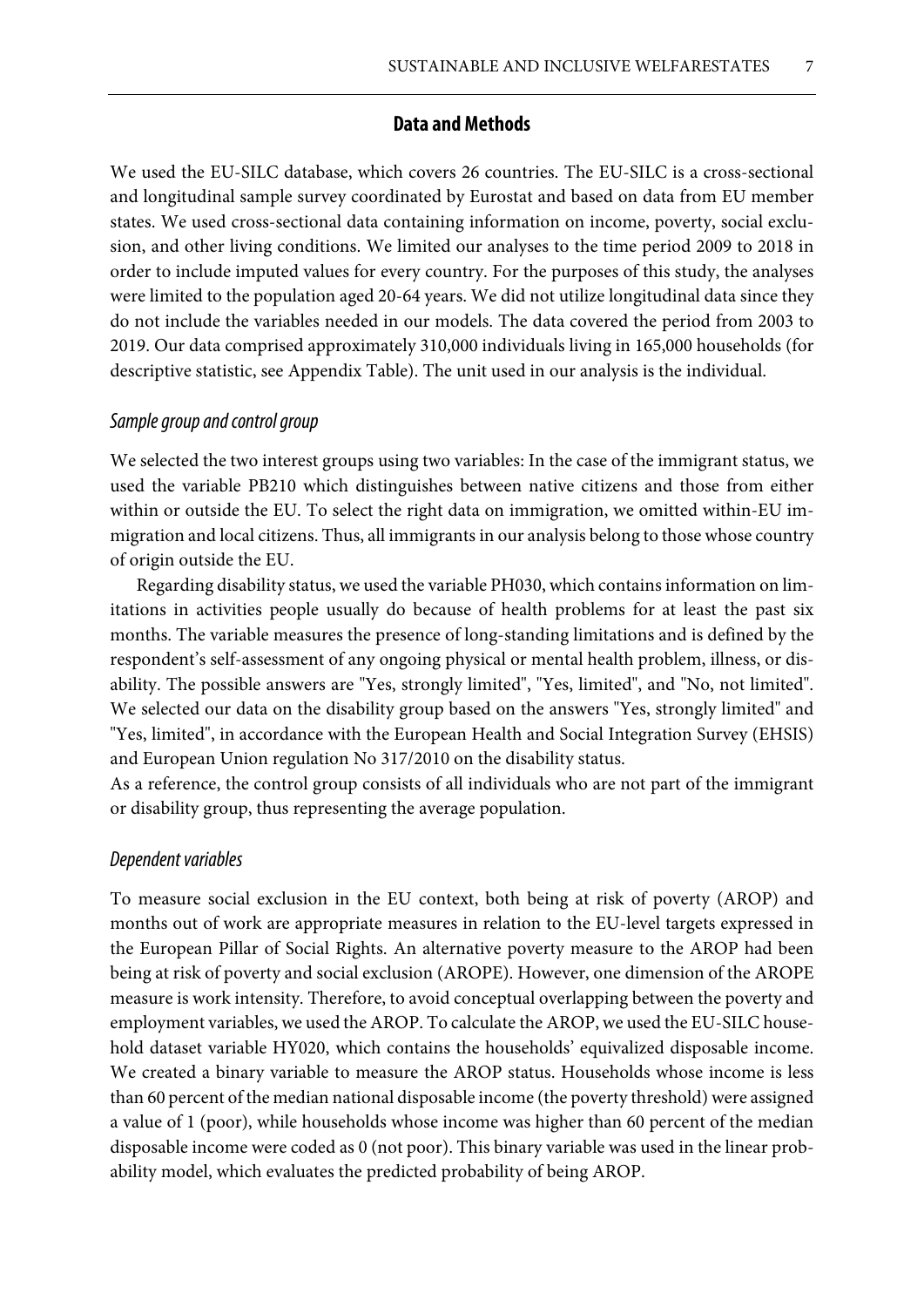For our second dependent variable, we used the variables PL080 and PL086 from the EU-SILC personal information dataset. PL080 contains months of unemployment as a continuous variable, and PL086 includes months out of work due to disability or severe health limitations. We combined these variables to capture months out of work, as people with health problems can be categorized as disabled (and receiving disability pensions) instead of being classified as unemployed. We used this combined variable in the linear regression models to estimate the predicted months out of work for our target groups.

### *Independent variables*

We used several control variables from the EU-SILC datasets and two imputed country-level variables. We controlled for age, gender, welfare state regime, educational attainment, and the year of observation.

Demographic variables (age, gender, education) control for life course events and capabilities. Age is a continuous variable, spanning from 20 to 64-year-olds, excluding those in retirement. Gender is a binary variable. Education is important for immigrants and people with disabilities as it is a driver for inclusion and protects from unemployment. Education is evaluated according to the International Standard Classification of Education (ISCED), classified as the highest level of education. We modified the classification by combining the pre-primary education and primary education groups, forming a new merged group of primary education or below. Moreover, we merged the second stage of tertiary education with the first stage of tertiary education, resulting in the first stage of tertiary education or above" variable. The reason for the reclassification was simply the small number of observations in the two lowest and two highest education groups. The imputed variable is benefits in kind as a percentage of the GDP. The data are derived from the Eurostat database SPR\_EXP\_FTO.

#### *Methods*

We used multilevel random effect models to measure the extent to which there are region-specific differences in the AROP and in months out of work before and after adjustments among sample groups. We ran models separately for the total population, for immigrants, and for people with disabilities, in which the observations are clustered according to countries and individuals. Compared to the typical regression analysis of clustered data, random-effects regression models do not assume that each observation is independent but assume that data within clusters are dependent to some degree. Multilevel modeling ensures that we obtain correct coefficients that account for the clustering in the data (see Clarke et al. 2010). Here, using country as the level, we can address different sources of variation among countries to analyze AROP and unemployment among individuals using random coefficients. Thus, treating the country as a random effect will allow us to incorporate the variability in the country effect. We controlled for regime, sex, education, benefits in kind, measurement year, and age. The model we estimated can be expressed as follows:

 $Y = \beta_0 + \beta X_{\text{cit}} + \beta Z_{\text{cit}} + \tau_c + \mu_{\text{ci}} + \varepsilon_{\text{cit}}$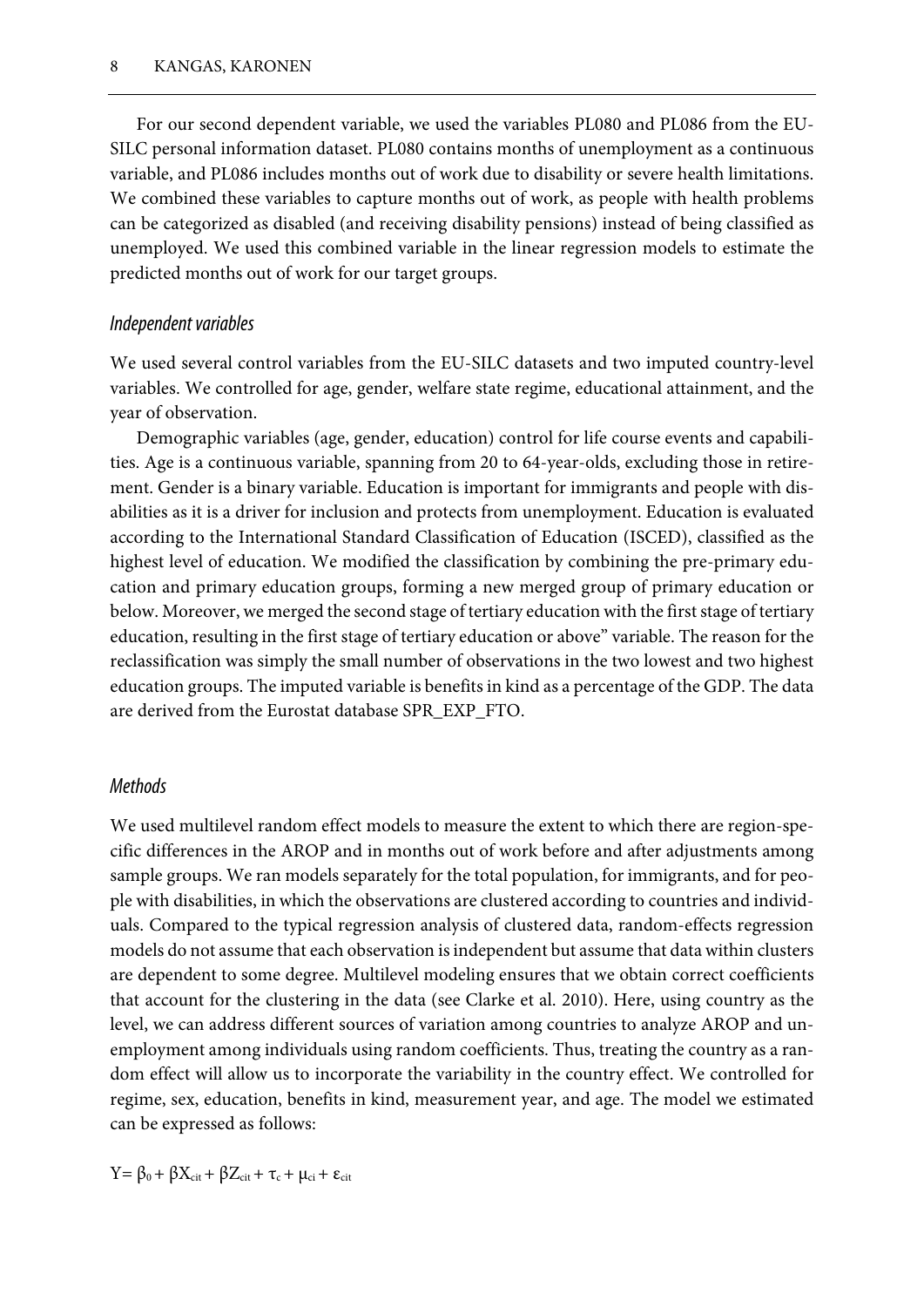Y denotes AROP and months out of work, which are the dependent variables,  $\beta_0$  is an overall intercept, and  $\beta X_{\text{cit}}$  is the age of the individuals that is adjusted for in all the models.  $Z_{\text{cit}}$  describes the observed country and individual characteristics for each independent variable; the residual  $\tau_c$  reflects differences owing to unobserved country-level heterogeneity, which does not vary between individuals of the same country.  $\mu_{ci}$  refers to unobserved individual-level heterogeneity, which is constant for each individual, and  $\varepsilon_{\text{cit}}$  refers to the residual variance within individuals.

For our first and second analysis, we formed a dependent variable, months out of work', as a continuous variable with a minimum value of 0 and a maximum value of 12. Thus, our models are as follows:

Months out of work model 1: Year + Gender + Age + Education + Regime Months out of work model 2: Year + Gender + Age + Education + Regime + Benefits in Kind

In our second set of analyses, we measured the probability of AROP. As the dependent variable is a dummy variable, results are to be interpreted as predicted probability of AROP, where a 0.1 change in the estimate equals a 10 percent unit change (see Mood 2010). We tested the distribution in the AROP variable for unbounded predicted probabilities (a share of 1 being 21% and 0 being 78%), as models can overestimate probabilities in highly skewed distribution (when the ratio is 10% to 90%). The first model contains demographic variables, time, and regime. In the second model, we added the benefits-in-kind variable. We ran models 1 and 2 individually for the control group, for immigrants, and for people with disabilities as follows:

AROP model 1: Year + Gender + Age + Education + Regime + Months Out of Work AROP model 2: Year + Gender + Age + Education + Regime + Months Out of Work + Benefits in Kind

Finally, Figure 1 visually presents the results of the random effects regression in model 2 as predicted probability in AROP and linear prediction in months out of work. We used marginal effects, where the prediction p function is  $\exp(y)/\exp(y) + 1$ . The figure depicts the interaction year\*regime to capture long-term changes in AROP and out-of-work status.

## **Results**

We started our multivariate analyses by examining the determinants of the labor market status (Table 1). The coefficient indicates the direction and magnitude of the change in the dependent variable – namely, the number of months out of the labor market. If we concentrate on the individual characteristics, we find some constant and statistically significant patterns in all the models. Education protects against labor market exclusion; women tend to have shorter absence times than men; and age is negatively associated with these absences. As regards the welfare state regime, in most cases coefficients are not significant, indicating that there are no differences between the Nordic and the other regimes.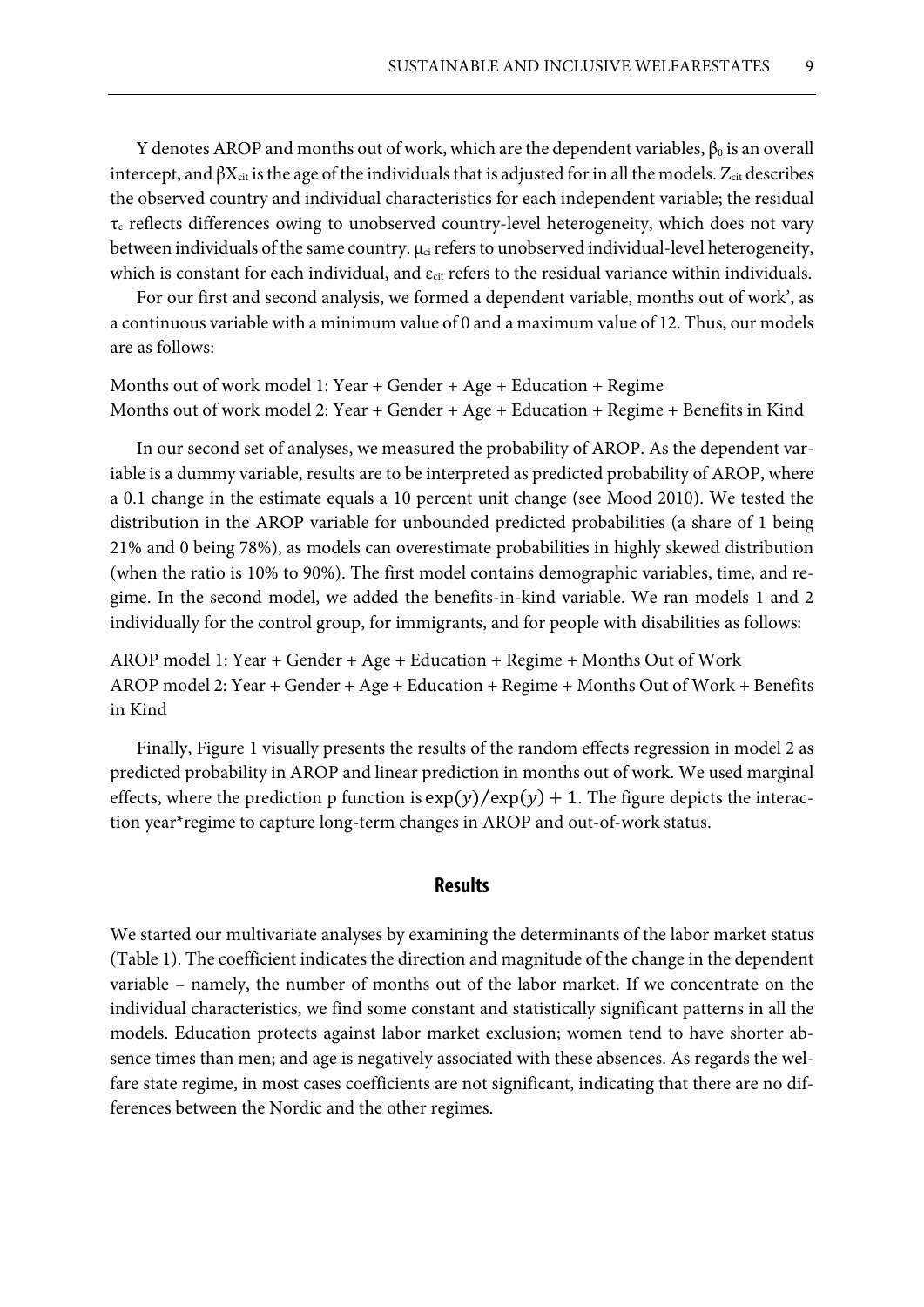|                         | Months out of work |              |             |                       |                          |              |  |  |
|-------------------------|--------------------|--------------|-------------|-----------------------|--------------------------|--------------|--|--|
|                         | Population         | Immigrants   |             |                       | People with disabilities |              |  |  |
| Year                    | $0.0175***$        | $0.0159***$  | $0.0176***$ | $0.0151***$           | $0.0390***$              | $0.0390***$  |  |  |
|                         | (0.001)            | (0.001)      | (0.003)     | (0.003)               | (0.002)                  | (0.002)      |  |  |
| <b>Regimes</b>          |                    |              |             |                       |                          |              |  |  |
| Nordic regime           | (0)                | (0)          | (0)         | (0)                   | (0)                      | (0)          |  |  |
| Central European        | $-0.161$           | $-0.438$     | $-0.227$    | $-0.652$              | $-0.652$                 | $-0.664$     |  |  |
|                         | (0.237)            | (0.240)      | (0.325)     | (0.340)               | (0.678)                  | (0.689)      |  |  |
| Liberal regime          | 0.118              | $-0.200$     | $-0.441$    | $-0.932$              | $-0.603$                 | $-0.618$     |  |  |
|                         | (0.339)            | (0.343)      | (0.464)     | (0.483)               | (0.968)                  | (0.984)      |  |  |
| Southern European       | 0.408              | $-0.173$     | 0.0447      | $-0.843$ <sup>*</sup> | $-1.029$                 | $-1.055$     |  |  |
|                         | (0.245)            | (0.250)      | (0.336)     | (0.371)               | (0.701)                  | (0.718)      |  |  |
| Central East Euro-      | $0.544*$           | $-0.0943$    | $-0.125$    | $-1.093**$            | $-0.0657$                | $-0.0937$    |  |  |
| pean                    |                    |              |             |                       |                          |              |  |  |
|                         | (0.215)            | (0.220)      | (0.300)     | (0.342)               | (0.616)                  | (0.635)      |  |  |
| Education               |                    |              |             |                       |                          |              |  |  |
| education<br>Primary    | (0)                | (0)          | (0)         | (0)                   | (0)                      | (0)          |  |  |
| $\mathrel{<=}$          |                    |              |             |                       |                          |              |  |  |
| Lower secondary         | $-0.147***$        | $-0.152***$  | $-0.274***$ | $-0.272***$           | $-0.231***$              | $-0.231***$  |  |  |
|                         | (0.010)            | (0.010)      | (0.036)     | (0.036)               | (0.024)                  | (0.0240)     |  |  |
| Upper secondary         | $-0.923***$        | $-0.928***$  | $-0.674***$ | $-0.674***$           | $-1.382***$              | $-1.383***$  |  |  |
|                         | (0.009)            | (0.009)      | (0.034)     | (0.034)               | (0.022)                  | (0.0223)     |  |  |
| Post-secondary          | $-0.921***$        | $-0.926***$  | $-0.858***$ | $-0.859***$           | $-1.857***$              | $-1.857***$  |  |  |
|                         | (0.013)            | (0.013)      | (0.059)     | (0.059)               | (0.040)                  | (0.0401)     |  |  |
| Tertiary $>=$           | $-1.362***$        | $-1.367***$  | $-1.272***$ | $-1.271***$           | $-2.696***$              | $-2.696***$  |  |  |
|                         | (0.009)            | (0.009)      | (0.035)     | (0.035)               | (0.025)                  | (0.0248)     |  |  |
| Age                     | $-0.0161***$       | $-0.0162***$ | $-0.000004$ | $-0.0001$             | $-0.0178***$             | $-0.0178***$ |  |  |
|                         | (0.000)            | (0.000)      | (0.001)     | (0.001)               | (0.001)                  | (0.001)      |  |  |
| Women                   | $-0.0604***$       | $-0.0604***$ | $-0.245***$ | $-0.246***$           | $-0.691***$              | $-0.691***$  |  |  |
|                         | (0.004)            | (0.004)      | (0.018)     | (0.018)               | (0.013)                  | (0.013)      |  |  |
| <b>Benefits in kind</b> |                    | $-0.100***$  |             | $-0.152***$           |                          | $-0.00441$   |  |  |
|                         |                    | (0.005)      |             | (0.023)               |                          | (0.018)      |  |  |
| Constant                | $-32.70***$        | $-28.31***$  | $-32.41***$ | $-25.54***$           | $-71.94***$              | $-71.78***$  |  |  |
|                         | (1.349)            | (1.367)      | (6.444)     | (6.529)               | (4.495)                  | (4.546)      |  |  |
| $\boldsymbol{N}$        | 2,826,739          | 2,826,739    | 221,105     | 221,105               | 615,047                  | 615,047      |  |  |

## *Table 1. Multilevel random effects models of months out of work by population, immigrant status, and people with disabilities*

*Standard errors in parentheses*

*\* p < 0.05, \*\* p < 0.01, \*\*\* p < 0.001*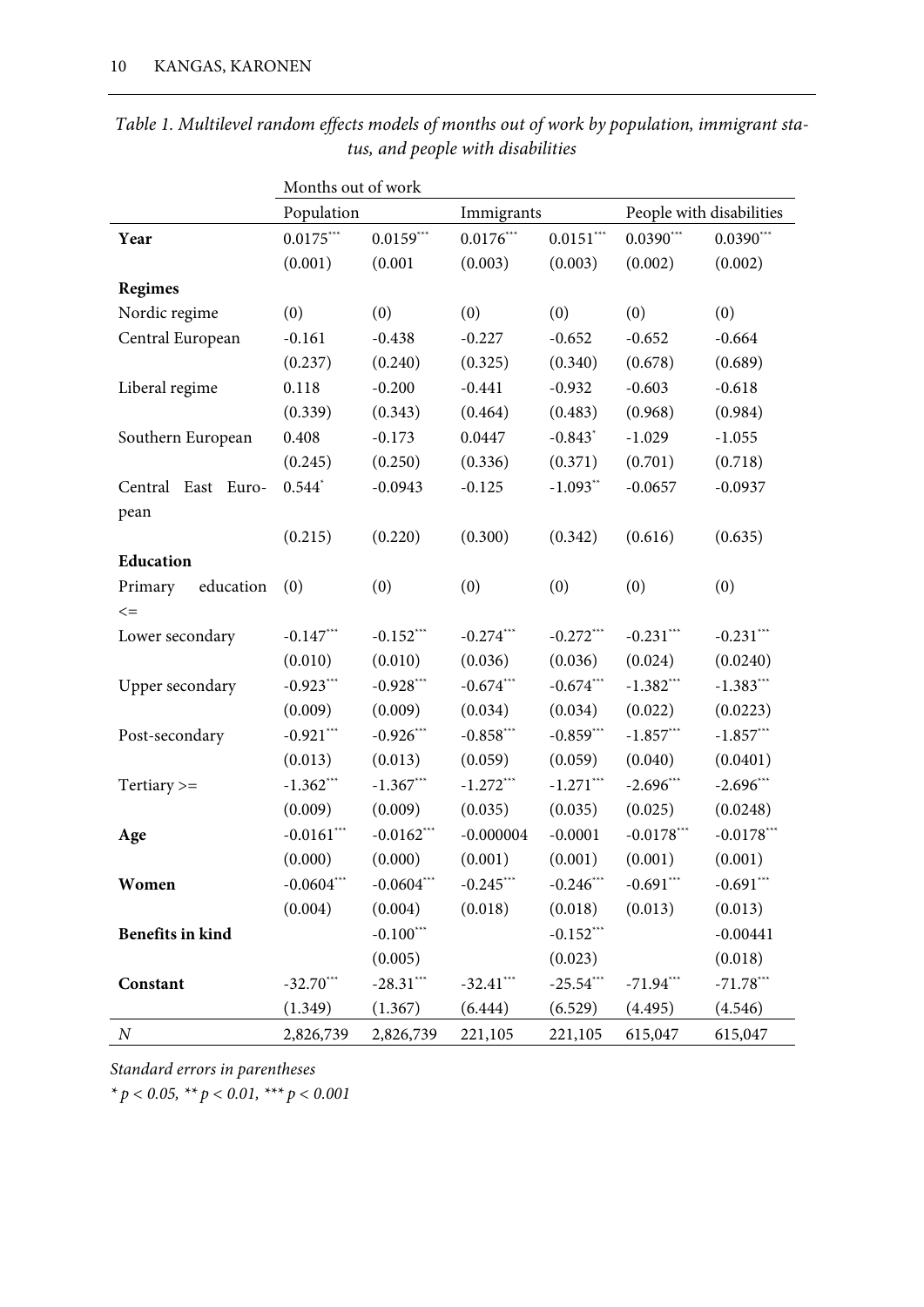The results from our multilevel random effects models of predicted probability of AROP are presented in Table 2. Of the individual-level variables, age and higher-level educational attainment significantly decrease the probability of being poor whereas the AROP rates are higher among women, be they immigrants or people with disabilities. When running models for Table 2, we included time out of work as the individual-level independent variable. Not surprisingly, this variable is a significant determinant of higher levels of AROP rates in all groups. As in Table 1, in all our sub-groups, in-kind spending on services significantly reduces the risk of poverty.

|                    | <b>AROP</b>      |                  |                  |                  |                               |                  |  |  |
|--------------------|------------------|------------------|------------------|------------------|-------------------------------|------------------|--|--|
|                    | Population       |                  |                  | Immigrants       | People with disabili-<br>ties |                  |  |  |
|                    |                  |                  |                  |                  |                               |                  |  |  |
| Year               | $0.00110***$     | $0.00104***$     | $0.00309***$     | $0.00299***$     | $0.00234***$                  | $0.00223***$     |  |  |
|                    | (0.000)          | (0.000)          | (0.000)          | (0.000)          | (0.000)                       | (0.000)          |  |  |
| Regimes            |                  |                  |                  |                  |                               |                  |  |  |
| Nordic regime      | $\boldsymbol{0}$ | $\boldsymbol{0}$ | $\boldsymbol{0}$ | $\boldsymbol{0}$ | $\boldsymbol{0}$              | $\boldsymbol{0}$ |  |  |
| Central European   | 0.00215          | $-0.00849$       | 0.0125           | $-0.00429$       | $-0.0588**$                   | $-0.0808***$     |  |  |
|                    | (0.013)          | (0.013)          | (0.027)          | (0.027)          | (0.020)                       | (0.021)          |  |  |
| Liberal regime     | 0.00624          | $-0.00595$       | $-0.0173$        | $-0.0366$        | $-0.0138$                     | $-0.0394$        |  |  |
|                    | (0.018)          | (0.0180)         | (0.038)          | (0.038)          | (0.029)                       | (0.030)          |  |  |
| Southern European  | $-0.0221$        | $-0.0443***$     | 0.0449           | 0.0100           | $-0.123***$                   | $-0.169***$      |  |  |
|                    | (0.013)          | (0.013)          | (0.028)          | (0.030)          | (0.021)                       | (0.023)          |  |  |
| Central East Euro- | 0.00464          | $-0.0198$        | $-0.00484$       | $-0.0427$        | $-0.0653***$                  | $-0.116***$      |  |  |
| pean               |                  |                  |                  |                  |                               |                  |  |  |
|                    | (0.012)          | (0.012)          | (0.025)          | (0.029)          | (0.018)                       | (0.021)          |  |  |
| Education          |                  |                  |                  |                  |                               |                  |  |  |
| Primary education  | $\boldsymbol{0}$ | $\boldsymbol{0}$ | $\boldsymbol{0}$ | $\boldsymbol{0}$ | $\boldsymbol{0}$              | $\boldsymbol{0}$ |  |  |
| $\leq$             |                  |                  |                  |                  |                               |                  |  |  |
| Lower secondary    | $-0.0754***$     | $-0.0756***$     | $-0.0522***$     | $-0.0521***$     | $-0.0514***$                  | $-0.0517***$     |  |  |
|                    | (0.001)          | (0.001)          | (0.004)          | (0.004)          | (0.002)                       | (0.002)          |  |  |
| Upper secondary    | $-0.147***$      | $-0.148***$      | $-0.110***$      | $-0.110***$      | $-0.132***$                   | $-0.132***$      |  |  |
|                    | (0.001)          | (0.001)          | (0.004)          | (0.004)          | (0.002)                       | (0.002)          |  |  |
| Post-secondary     | $-0.172***$      | $-0.172***$      | $-0.126***$      | $-0.126***$      | $-0.162***$                   | $-0.162***$      |  |  |
|                    | (0.002)          | (0.002)          | (0.006)          | (0.006)          | (0.004)                       | (0.004)          |  |  |
| Tertiary $>=$      | $-0.209***$      | $-0.209***$      | $-0.172***$      | $-0.172***$      | $-0.220$ ***                  | $-0.220***$      |  |  |
|                    | (0.001)          | (0.001)          | (0.004)          | (0.004)          | (0.002)                       | (0.002)          |  |  |
| Age                | $0.00038***$     | $0.00038***$     | $0.00062***$     | $0.00062***$     | $0.00236***$                  | $0.00235***$     |  |  |
|                    |                  |                  |                  |                  |                               |                  |  |  |
|                    | (0.000)          | (0.000)          | (0.000)          | (0.000)          | (0.000)                       | (0.000)          |  |  |
| Women              | $0.0213***$      | $0.0213***$      | $0.0188***$      | $0.0188***$      | $0.0305***$                   | $0.0305***$      |  |  |
|                    | (0.000)          | (0.000)          | (0.002)          | (0.002)          | (0.001)                       | (0.001)          |  |  |
| Months of out of   | $0.0209***$      | $0.0209***$      | $0.0206***$      | $0.0206***$      | $0.0185***$                   | $0.0185***$      |  |  |
| work               |                  |                  |                  |                  |                               |                  |  |  |

*Table 2. Multilevel random effects models of predicted probability of those at risk of poverty by population, immigrant status, and people with disabilities*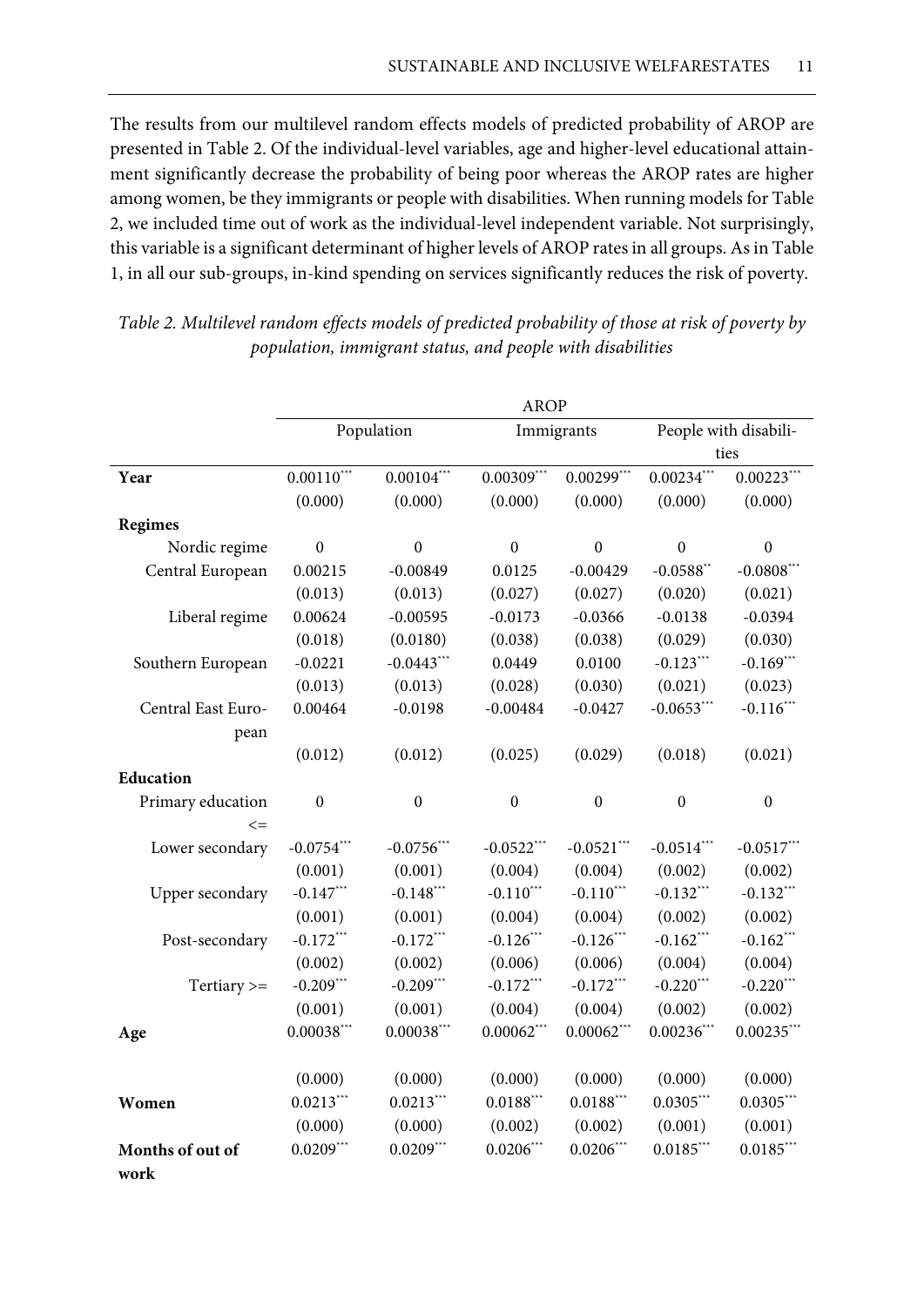|                  | (0.000)     | (0.000)       | (0.000)     | (0.000)                 | (0.000)     | (0.000)       |
|------------------|-------------|---------------|-------------|-------------------------|-------------|---------------|
| Benefits in kind |             | $-0.00383***$ |             | $-0.00596$ <sup>*</sup> |             | $-0.00805***$ |
|                  |             | (0.001)       |             | (0.002)                 |             | (0.002)       |
| Constant         | $-1.992***$ | $-1.824***$   | $-5.963***$ | $-5.693***$             | $-4.457***$ | $-4.149***$   |
|                  | (0.146)     | (0.148)       | (0.668)     | (0.676)                 | (0.398)     | (0.402)       |
| N                | 2,826,739   | 2,826,739     | 221,105     | 221,105                 | 615,047     | 615,047       |

*Standard errors in parentheses*

*\* p < 0.05, \*\* p < 0.01, \*\*\* p < 0.001*

We also ran separate analyses (not presented here due to space considerations) where we replaced benefits in kind with the total social spending (pertaining to the decommodification paradigm) in our models. In contrast to benefits in kind, total spending was positively associated with labor market exclusion, indicating the compensatory nature of income transfers – i.e., in countries where various structural needs (due to unemployment, sickness absence, age composition of the population, etc.) are high, compensatory social spending tends to be high as well (for a fuller discussion, see Kangas and Palme 2007). The situation is different if we look at the AROP rates: High social spending levels are associated with lower poverty rates. While a compensatory social policy alleviates poverty, it may not be as effective as an investment policy to enhance employment.

We also separately analyzed the explanatory power of the welfare regime by using regime as the only independent variable in the models. The results show that the welfare regime as such is not a significant determinant in terms of labor market exclusion or the AROP rate. The same verdict is decided by our summative Figure 1, based on the models in Tables 1 and 2. The figure illustrates interactions between the models and the years of observation by welfare state regime. The upper panels on AROP rates do not show any significant interactions with the welfare regime type. The lower panels are somewhat surprising compared to the results of most previous studies. As can be seen, the labor market status among immigrants and the total population shows widening gaps between regimes from 2009 to 2014/2015, after which a slight convergence occurs. Similarly, after 2012, we can observe converging trends among people with disabilities.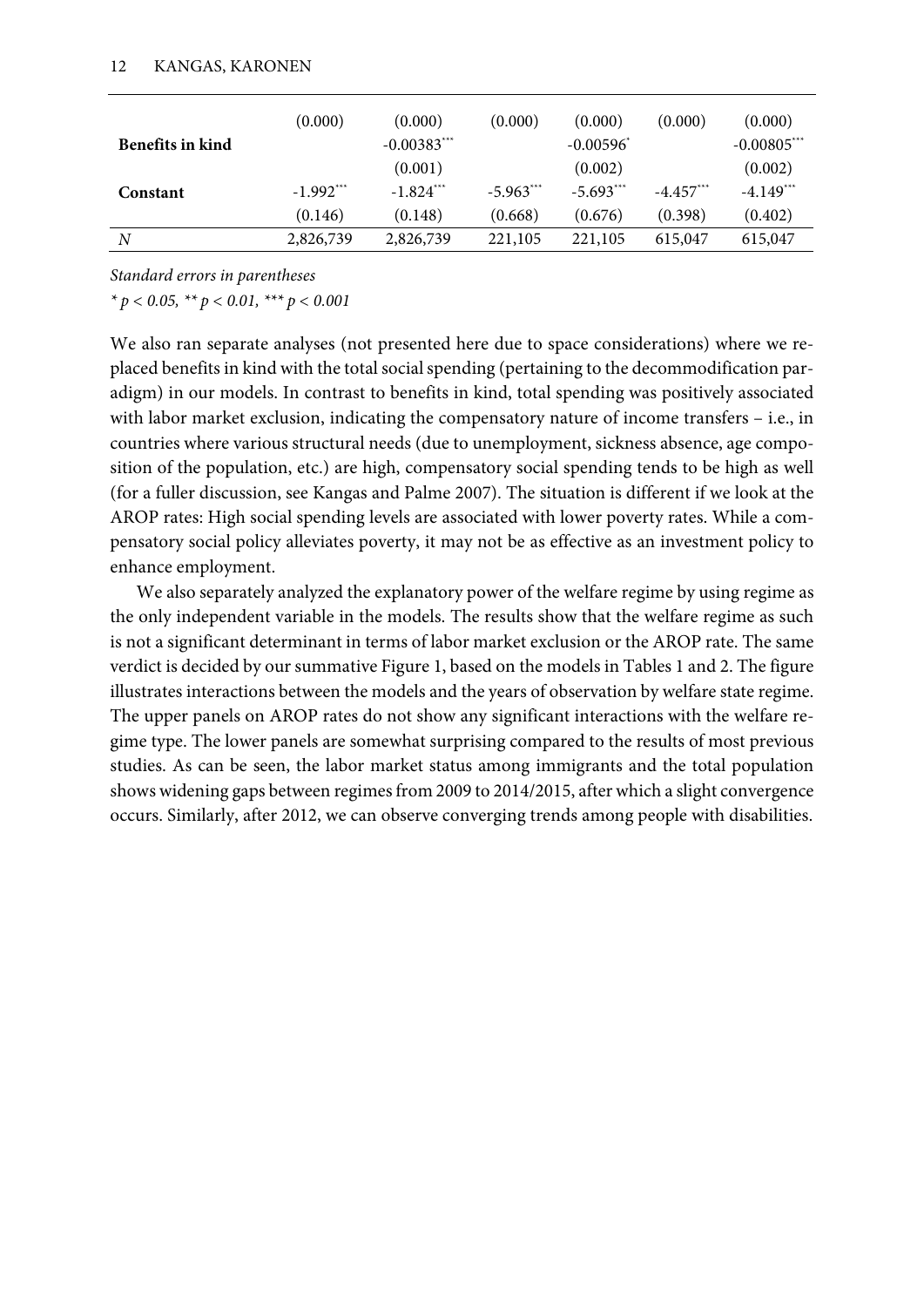

*Figure 1. Interactions between year of observation and regime, marginal effects on random effects model*

#### **Conclusion**

Our starting points were derived from the UN and EU agendas for sustainable development. In these documents, policy measures for sustainable development include actions to combat poverty and ensure that no one is left behind. In particular, strong policy recommendations deal with improving the social and labor market inclusion of people who have previously been in the outer circles of the labor market and who therefore have had problems integrating into society. Therefore, we were specifically interested in how immigrants – who will be much larger part of the population in Western societies in the future – and people with disabilities are included in or excluded from the labor market.

We discussed two forms of morals underpinning the UN and EU initiatives. The first is linked to the paradigmatic change in welfare state research from a compensatory or decommodifying paradigm toward social investment policies interested in promoting and accumulating human capital instead of looking at the levels of social spending and calculating generosity levels in compensation paid to individuals confronted with various social risks.

The second moral underpinning deals with aging population challenging the financial bases of our welfare states. The balancing of intergenerational transfers becomes increasingly difficult when future generations are smaller than previous ones. Furthermore, the increased longevity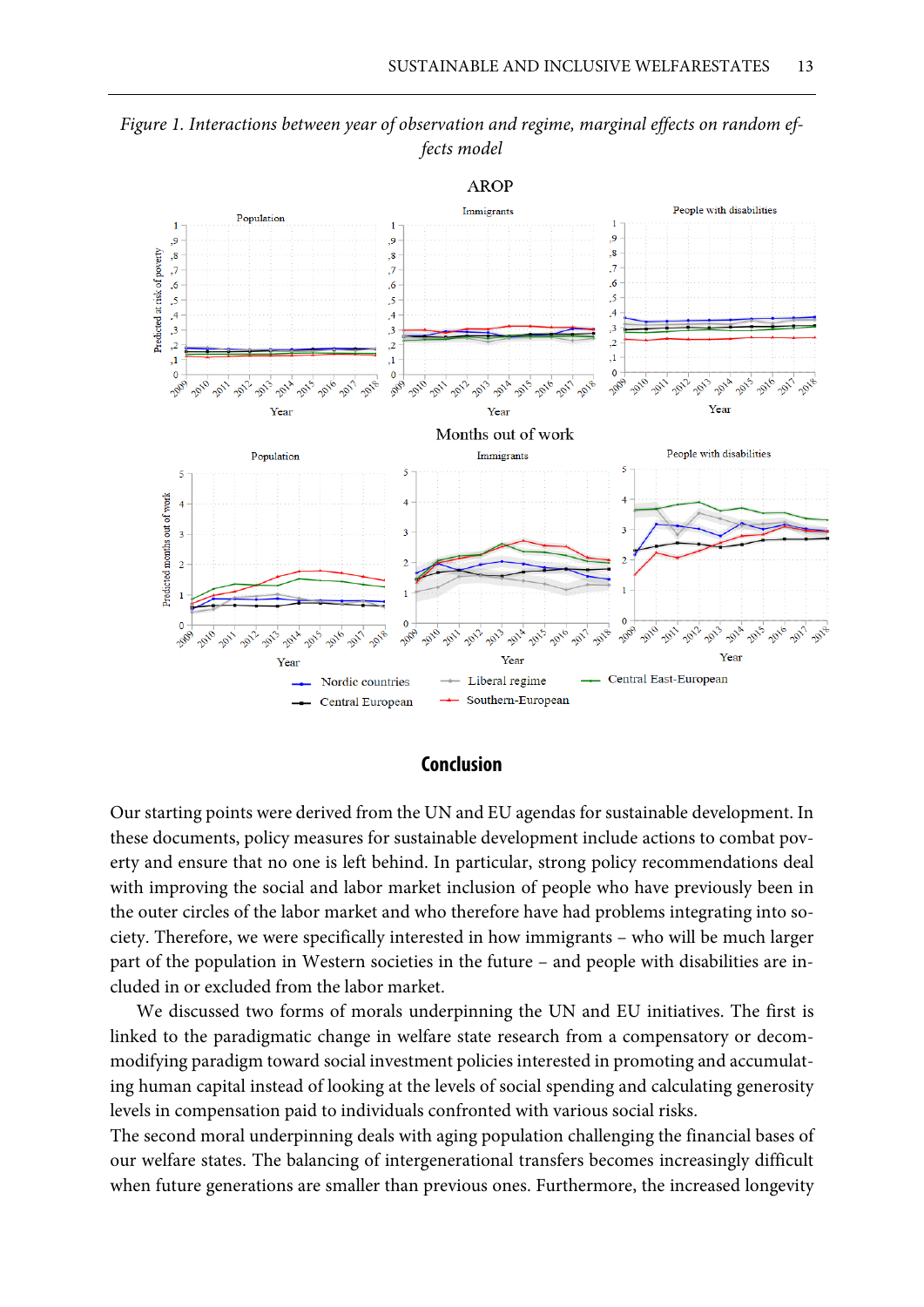increases spending on age-related welfare items. All advanced countries and most developing economies are faced with the problems of greying populations; some will face the problem sooner and others later, but the problem will be common (OECD 2019). To be economically sustainable, transfers between generations must be balanced. If we look at the sustainability deficit from a lifecycle perspective, the role of employment becomes essential for combatting the deficit.

The social investment paradigm attempts to do justice to both of these moral foundations. The ultimate goals of the investment approach are to guarantee a decent livelihood through comprehensive safety nets and to promote possibilities for higher employment through an extensive bundle of services – i.e., investments in human capital accumulation.

Our first research question was related to the old decommodification paradigm. We asked how well the welfare state regime paradigm, developed to describe social rights guaranteed to the main population groups, explains differences in the social inclusion of immigrants and people with disabilities (R1). We were also interested to see whether the renowned Scandinavian/Nordic welfare state model performs better regarding more marginal labor market groups than the other welfare state regimes. As Table 3 shows, the impact of the regime is insignificant in most cases and individual and spending-related variables are more important (R3). Often, within-regime differences are larger than between-regime differences. For example, whereas in Sweden the poverty rate among immigrants is one of the highest in Europe (close to 50%), in Iceland it is one of the lowest (close to 10%). Regimes are not homogeneous entities, and they perhaps conceal more than they reveal.

|                                                                                                                                                                   | Population |       | Immigrants |       | People<br>with<br>disabilities |       |                  |     |
|-------------------------------------------------------------------------------------------------------------------------------------------------------------------|------------|-------|------------|-------|--------------------------------|-------|------------------|-----|
|                                                                                                                                                                   | Mean       | SD.   | Mean       | SD.   | Mean                           | SD.   | Min              | Max |
| Dependent varialbes                                                                                                                                               |            |       |            |       |                                |       |                  |     |
| AROP (60% <p50)< td=""><td>0,176</td><td>0,380</td><td>0,271</td><td>0,445</td><td>0,283</td><td>0,450</td><td><math>\boldsymbol{0}</math></td><td>1</td></p50)<> | 0,176      | 0,380 | 0,271      | 0,445 | 0,283                          | 0,450 | $\boldsymbol{0}$ | 1   |
| Months out of work                                                                                                                                                | 1,473      | 3,704 | 2,003      | 4,200 | 3,042                          | 5,038 | $\boldsymbol{0}$ | 12  |
| Independent variables                                                                                                                                             |            |       |            |       |                                |       |                  |     |
| <b>Esping-Andersen's regimes</b>                                                                                                                                  |            |       |            |       |                                |       |                  |     |
| Nordic countries                                                                                                                                                  | 0,083      |       | 0,095      |       | 0,07                           |       | $\mathbf{0}$     | 1   |
| Central European                                                                                                                                                  | 0,284      |       | 0,277      |       | 0,256                          |       | $\mathbf{0}$     | 1   |
| Liberal regime                                                                                                                                                    | 0,049      |       | 0,053      |       | 0,047                          |       | $\mathbf{0}$     | 1   |
| Southern-European                                                                                                                                                 | 0,245      |       | 0,278      |       | 0,226                          |       | $\boldsymbol{0}$ | 1   |
| Central East-European                                                                                                                                             | 0,339      |       | 0,297      |       | 0,394                          |       | $\boldsymbol{0}$ | 1   |
| <b>Education (ISCED)</b>                                                                                                                                          |            |       |            |       |                                |       |                  |     |
| Primary education or lower                                                                                                                                        | 0,099      |       | 0,090      |       | 0,125                          |       | $\mathbf{0}$     | 1   |
| Lower secondary education                                                                                                                                         | 0,203      |       | 0,201      |       | 0,201                          |       | $\theta$         | 1   |
| (Upper) secondary education                                                                                                                                       | 0,390      |       | 0,401      |       | 0,455                          |       | $\theta$         | 1   |
| Post-secondary education                                                                                                                                          | 0,035      |       | 0,033      |       | 0,034                          |       | $\theta$         | 1   |
| Tertiary education or higher                                                                                                                                      | 0,273      |       | 0,274      |       | 0,183                          |       | $\boldsymbol{0}$ | 1   |

### *Table 3. Descriptive statistics*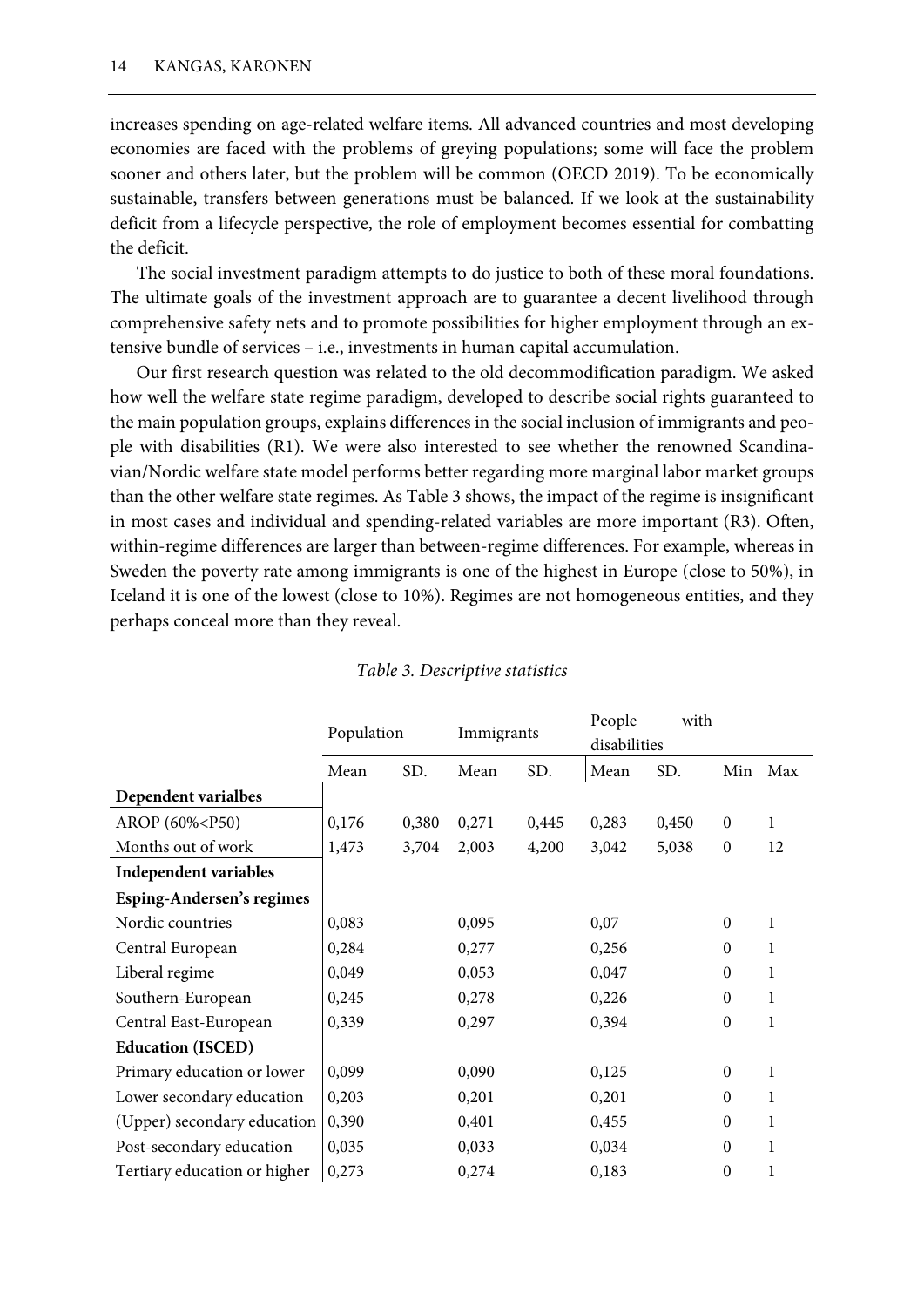| Age                         | 49,04   | 15,34 | 44,147 | 11,988 50,583 |        | 11,493 | 20  | 64   |
|-----------------------------|---------|-------|--------|---------------|--------|--------|-----|------|
| Gender (ref. men)           | 1,515   |       | 0,552  |               | 0,553  |        |     |      |
| Benefits in kind (% of GDP) | 7,753   | 2,547 | 7,827  | 2,502         | 7,487  | 2,497  | 3,5 | 14,9 |
| N                           | 3624139 |       | 221105 |               | 615049 |        |     |      |

Regarding our second research question (R2) on the role of social spending, the results are quite clear. In most cases, benefits in kind are negatively and significantly linked to labour market exclusion and the risk of poverty. Whereas the total spending level is positively associated with labor market exclusion, it is negatively associated with poverty rate. The result is logical: More people without employment generate the need for more social transfers, whereas social transfers reduce the risk of poverty.

In sum, our results support the social investment paradigm. Decent social protection – i.e., compensation of social risks – protects people against poverty. Versatile services open up possibilities for participating in employment, which, in turn, reduces the risk of poverty and effectively combats the fiscal sustainability gap of the welfare state. Furthermore, higher employment levels among those in the outer circles of the labor market contribute to the legitimacy and so fortify the social sustainability of the welfare state.

## **Acknowledgements**

The author is grateful to the anonymous reviewers and the editors of socialpolicy.ch for helpful comments and feedback.

## **Declaration of conflicting interests**

The author declared no potential conflicts of interest with respect to the research, authorship, and/or publication of this article.

## **Funding**

The author received financial support for the research, authorship, and/or publication of this article from Beyond 4.0 research project funded by the EU Horizon2020 (Project Grant Agreement # 822296).

## **References**

- Beland, Daniel, Kimberley Morgan, Herbert Obinger and Chris Pierson (eds.) (2021). The Oxford Handbook of the Welfare State. Oxford: Oxford University Press.
- Carmel, Emma, Alfio Cerami and Theodoros Papadopoulos (eds.) (2011). Migration and welfare in the new Europe: social protection and the challenges of integration. Bristol: University Press.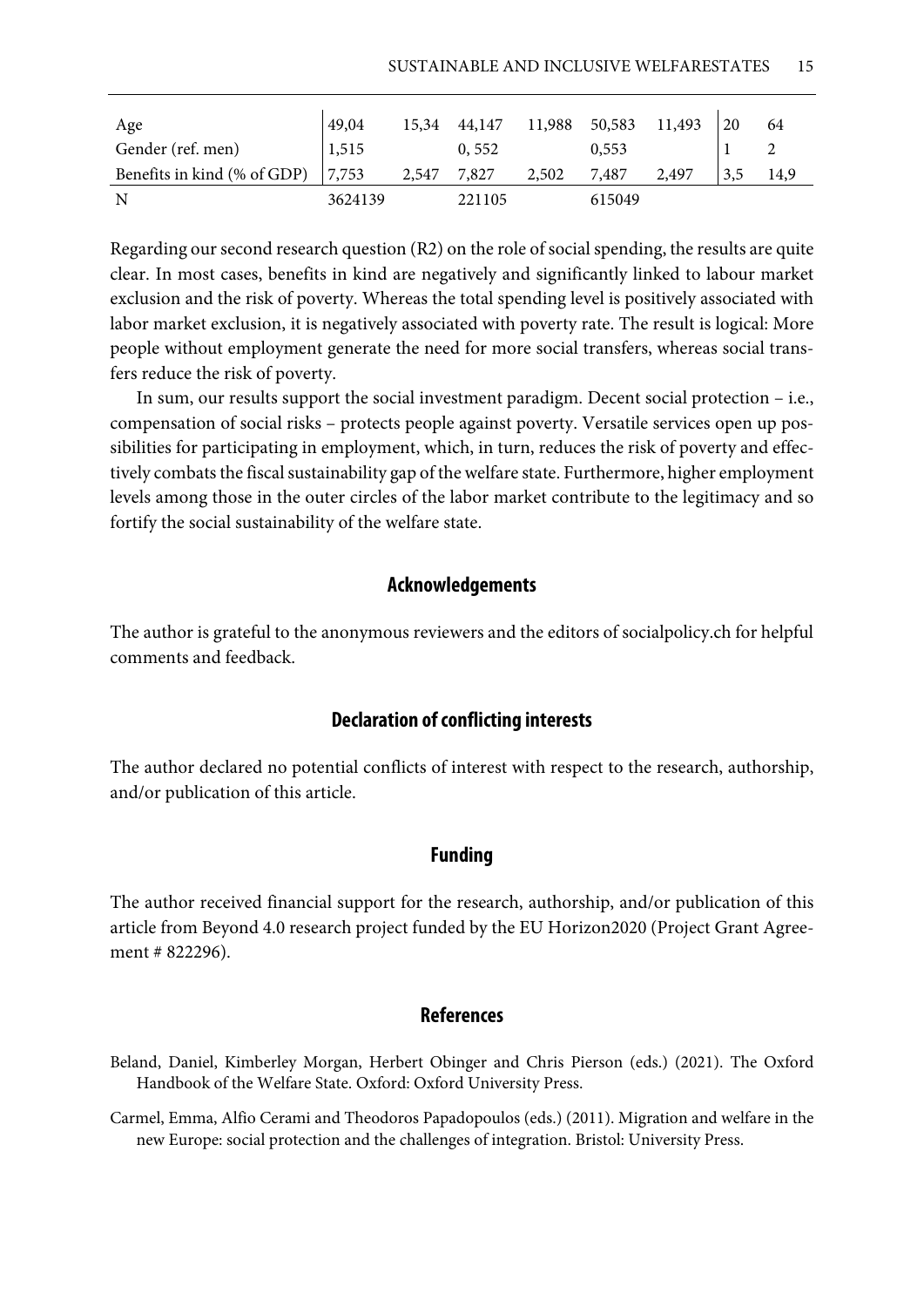- Castles, Francis (2004). The Future of the Welfare State. Crisis, Myths and Crisis Realities. Oxford: Oxford University Press.
- Corack, Miles (2013). Income Inequality, Equality of Opportunity, and Intergenerational Mobility. Journal of Economic Perspectives, 27(3), 79-102.
- Daly, Mary (2021). Family, States and Markets", in Beland, Daniel et al. (eds.) The Oxford Handbook of the Welfare State. Oxford: Oxford University Press, 206-221.
- Ellingsæter Ann-Lise and Leira Arnlaug (eds.) (2006). Politicising Parenthood in Scandinavia. Bristol: The Policy Press.
- Esping-Andersen, Gosta (1990). Three Worlds of Welfare Capitalism. London: Polity Press.
- European Commission (1998). Raising Employment Levels of People with Disabilities. Brussels: Commission Staff Working Paper SEC 1550.
- European Commission (2015). Policy Roadmap for the implementation of the Social Investment Package. Brussels: European Commission.
- European Commission (2012). Fiscal Sustainability. Brussels: European Union Publications Office, Report European Economy 8/2012.
- European Commission (2021a). The European Pillar of Social Rights in 20 principles. Brussels: European Commission. Last accessed 10.04.2022 on [https://ec.europa.eu/info/strategy/priorities-2019-](https://ec.europa.eu/info/strategy/priorities-2019-2024/economy-works-people/jobs-growth-and-investment/european-pillar-social-rights/european-pillar-social-rights-20-principles_en) [2024/economy-works-people/jobs-growth-and-investment/european-pillar-social-rights/euro](https://ec.europa.eu/info/strategy/priorities-2019-2024/economy-works-people/jobs-growth-and-investment/european-pillar-social-rights/european-pillar-social-rights-20-principles_en)[pean-pillar-social-rights-20-principles\\_en](https://ec.europa.eu/info/strategy/priorities-2019-2024/economy-works-people/jobs-growth-and-investment/european-pillar-social-rights/european-pillar-social-rights-20-principles_en)
- European Commission (2021b). Union of equality: Strategy for the rights of persons with disabilities 2021-2030. Brussels: European Commission. Last accessed 10.04.2022 on [https://ec.europa.eu/so](https://ec.europa.eu/social/main.jsp?catId=1484.)[cial/main.jsp?catId=1484.](https://ec.europa.eu/social/main.jsp?catId=1484.)
- Eurostat (2020). Population projections in the EU. Luxemburg: Eurostat. Last accessed 10.04.2022 on [https://ec.europa.eu/eurostat/statistics-explained/index.php?title=People\\_in\\_the\\_EU\\_-\\_popula](https://ec.europa.eu/eurostat/statistics-explained/index.php?title=People_in_the_EU_-_population_projections&oldid=497115%23An_ageing_society)[tion\\_projections&oldid=497115#An\\_ageing\\_society](https://ec.europa.eu/eurostat/statistics-explained/index.php?title=People_in_the_EU_-_population_projections&oldid=497115%23An_ageing_society)
- Eurostat (2022). Employment rates by sex, age and citizenship (table lfsa\_ergan). Luxemburg: Eurostat. Last accessed 10.04.2022 on https://appsso.eurostat.ec.europa.eu/nui/show.do?dataset=lfsa er[gan&lang=en](https://appsso.eurostat.ec.europa.eu/nui/show.do?dataset=lfsa_ergan&lang=en)
- Ferrarini, Tommy (2006). Families, States and Labour Markets Institutions, causes and consequences of family policy in post war welfare states. Cheltenham: Edward Elgar Publishing.
- Ferrera, Maurizio and Martin Rhodes (2000). Building a sustainable welfare state. West European Politics, 23(2), 257-282.
- Ferrera, Maurizio (2021). The Southern European Countries. In: Beland, Daniel, Kimberley Morgan, Herbert Obinger, and Chris Pierson (eds.). The Oxford Handbook of the Welfare State. Oxford: Oxford University Press, 844-862.
- Gough, Ian (2014). Mapping social welfare regimes beyond the OECD. In: Melani, Cammett and Lauren MacLean (eds.). The politics of non-social welfare. Ithaca: Cornell University Press, 17-30.
- Gough, Ian (2013. Social policy regimes in the developing world. In: Patricia, Kennett (ed.). A Handbook of Comparative Social Policy. Cheltenham: Edward Elgar, 205-224.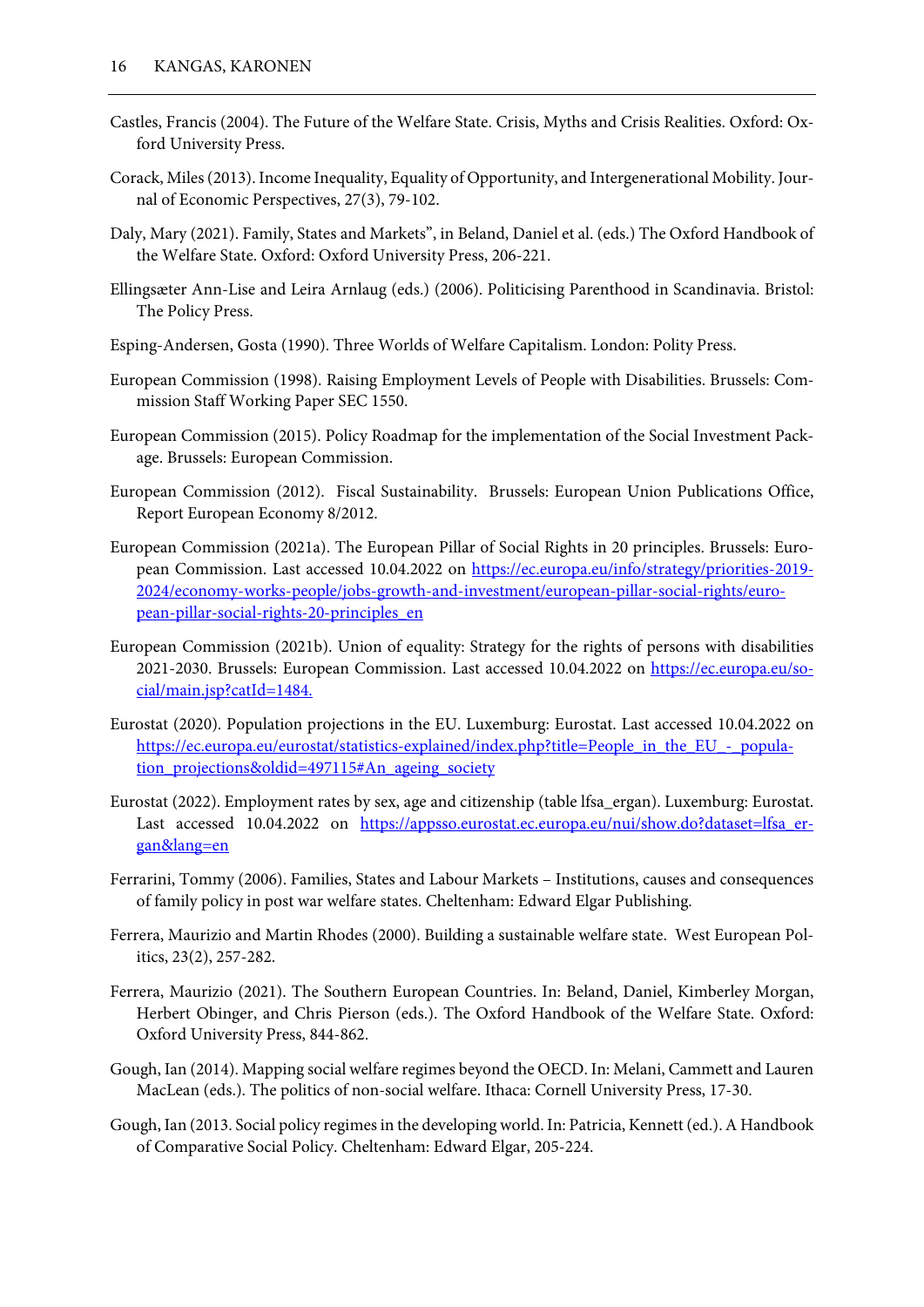- Hellwig, Timothy and Sinno Abdulkader (2017). Different groups, different threats: public attitudes towards immigrants. Journal of Ethnic and Migration Studies, 43(3), 339-358.
- Hemerijck, Anton (2013). Changing Welfare States. Oxford: Oxford University Press.
- Hemerijck, Anton (2015). The quiet paradigm revolution of social investment. Social Politics: International Studies in Gender, State & Society 22(2), 242–56.
- Hemerijck, Anton (ed.) (2017). The Uses of Social Investment. Oxford: Oxford University Press.
- Hernes, Helga (1987). Welfare State and Woman Power. London: Norwegian University Press.
- Hicks, Alexander and Joya Misra (1993). Political Resources and the Growth of Welfare in Affluent Capitalist Democracies, 1960-1982. American Journal of Sociology, 99(3), 668-710.
- Hicks, Alexander, Joya Misra and Tang Nah Ng (1995). The Programmatic Emergence of the Social Security State. American Sociological Review, 60(3), 329-349.
- Hughes, Deirdre, Chris Warhurst and Maria-Eduarda Duarte (2021). Decent work, inclusion and sustainability: a new era lies ahead. British Journal of Guidance & Counselling, 49(2), 145-152
- Houtenville, Andre and Valentini Kalargyrou (2015). Employers' Perspectives about Employing People with Disabilities. Cornell Hospitality Quarterly, 56(2), 168–179.
- Jahoda, Marie, Paul Lazarsfeld and Hans Zeisel (1971). Marienthal: The Sociography of an Unemployed Community. London: Routledge.
- Kangas, Olli and Joakim Palme (2007). Social rights, structural needs and social expenditure. In: Jochen, Clasen and Nico, Siegel (eds.). Investigating the Welfare State Change. Cheltenhamn: Edward Elgar, 106-129.
- Kangas, Olli, Joakim Palme and Markus Kainu (2017). The multifaceted roles of the social investment state in compensating, accumulating and multiplying endowments over the life cycle. In: Jani, Erola and Elina Kilpi-Jakonen (eds.). Social inequality across the generations. Cheltenham: Edward Elgar. 2017, 181-207
- Kangas, Olli, Joakim Palme and Markus, Kainu (2020). Welfare state entry and exit over the life course. Employment and the sustainability of the welfare state in different worlds of welfare. In Nicol, Foulkes-Savinetti and Aart-Jan Riekhoff (eds.). Shaping and re-shaping the boundaries of working life. Tampere: Tampere University Press, 29–40.
- Kenworthy, Lane (2020). Social Democratic Capitalism. The Nordic Experience and Beyond. London: Taylor & Francis.
- Korpi, Walter (1989). Power, Politics, and State Autonomy in the Development of Social Citizenship: Social Rights During Sickness in Eighteen OECD Countries Since 1930. American Sociological Review, 54(3), 309-328.
- Kuhn, Thomas, S. (1970, second edition). The Structure of Scientific Revolutions. Chicago: the University of Chicago Press.
- Kuitto, Kati (2016). Post-Communist Welfare States in European Context: Patterns of Welfare Policies in Central and Eastern Europe. Cheltenhamn: Edward Elgar.
- Kvist, Jon. (2015). A framework for social investment strategies: Integrating generational, life course and gender perspectives in the EU social investment strategy. Comparative European Politics, 13(1), 131- 149.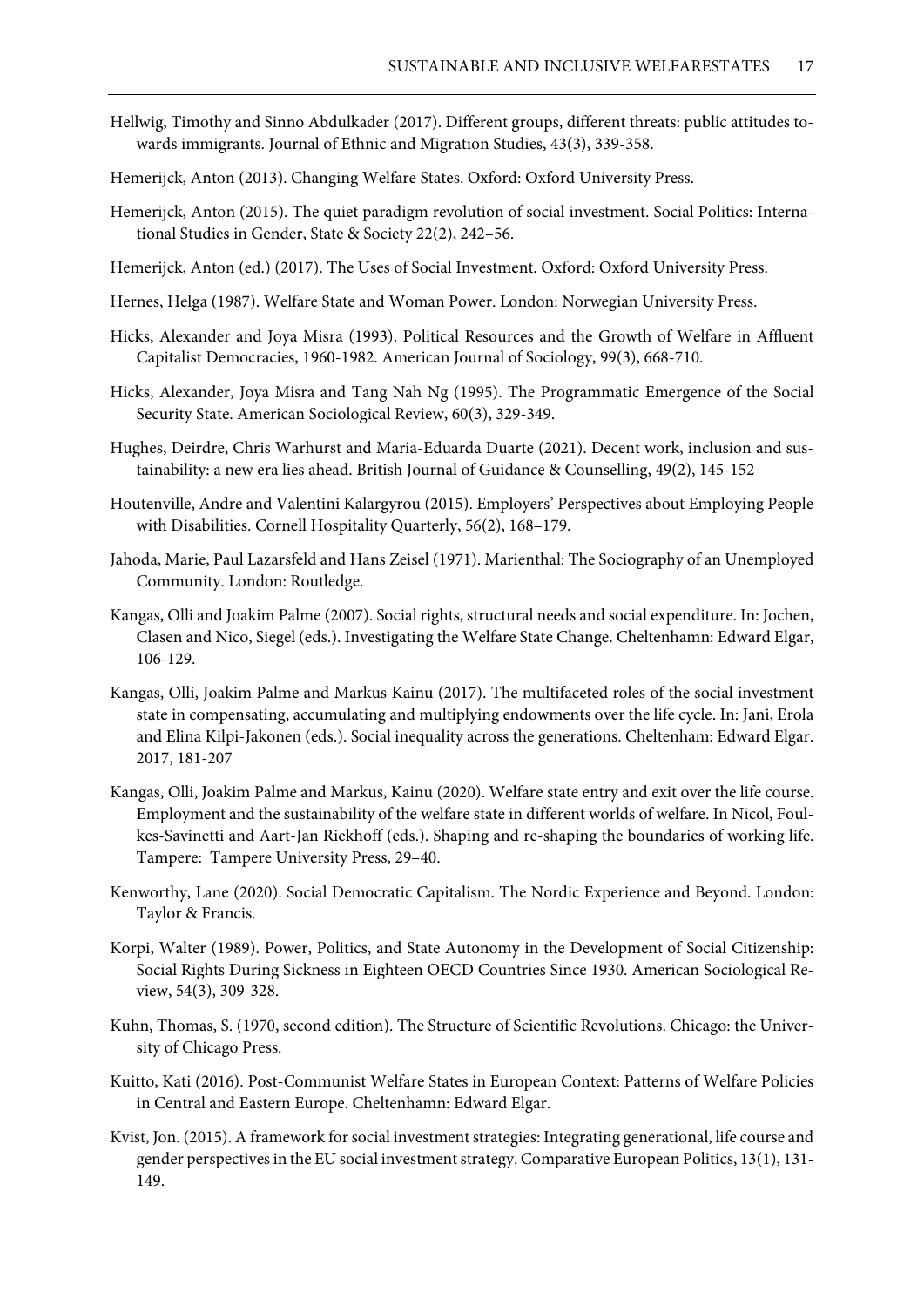- Laenen, Tis, Federica Rossetti and Wim van Oorschot (2019). Why deservingness theory needs qualitative research: Comparing focus group discussions on social welfare in three welfare regimes? International Journal of Comparative Sociology, 60(3), 190 –216.
- Lee, Ronald and Andrew Mason (2011). Population Aging and the Generational Economy. Cheltenham: Edward Elgar.
- Lee, Ronald and Andrew Mason (2017). Cost of Aging. Finance & Development, 54(1), 7-9.
- Mkandawire, Thandika (2016). Colonial legacies and social welfare regimes in Africa. Geneva: UNRISD, Working Paper, No. 2016-4.
- Mood, Carina (2010). Logistic Regression: Why We Cannot Do What We Think We Can Do, and What We Can Do About It. European Sociological Review, 26(1), 67–82.
- Morel, Natalie, Joakim Palme and Bruno Palier (eds.) (2011). Towards a Social Investment Welfare State? Ideas, Policies and Challenges. Bristol: Policy Press.
- Neaime, Simon (2015). Sustainability of budget deficits and public debts in selected European Union countries. The Journal of Economic Asymmetries, 12(1), 1-21.
- Nussbaum, Martha (2011). Creating capabilities: The Human Development Approach. Cambridge, London: Harvard University Press.
- Nygård, Mikael, Maria Lindberg, Frederika Nyqvist, and Camilla Härtull (2019). The Role of Cash Benefit and In-Kind Benefit Spending for Child Poverty in Times of Austerity. Journal of Social Indicators Research, 146(3), 533-552.
- OECD (2018). A Broken Social Elevator? How to Promote Social Mobility. Paris: OECD.
- OECD (2019). Fiscal challenges and inclusive growth in ageing societies. Paris: OECD.
- OECD (2021a). Health Statistics 2021. Paris: OECD.
- OECD (2021b). International Migration Outlook 2021. Paris: OECD.
- Oh, Ukchan (2018). A Comparative Study on the Employment Impact of Disability Anti-discrimination Laws and the Role of the Reasonable Accommodation Duty. Luxembourg: LIS Cross-National Data Center, Working papers 725.
- Österman, Marcus, Joakim Palme, and Martin Ruhs (2019). National institutions and the fiscal effects of EU migrants. REMINDER project. Uppsala: Uppsala University.Achinger, Hans (1979). *Sozialpolitik als Gesellschaftspolitik. Von der Arbeiterfrage zum Wohlfahrtsstaat.* 3. Aufl. Frankfurt: Deutscher Verein für öffentliche und private Fürsorge.
- Palme, Joakim (1990). Pension Rights in Welfare Capitalism: The Development of Old-age Pensions in 18 OECD Countries 1930 to 1985. Edsbruk: Akademitryck.
- Polomarkakis, Kostantinos (2019). The European Pillar of Social Rights and the Quest for EU Social Sustainability. Social and Legal studies, (29)2, 183-200.
- Prince Cooke, Lynn (2011). Gender-Class Equality in Political Economies. London: Routledge.
- Reeskens, Tim and Wim van Oorschot (2015). Immigrants' Attitudes towards Welfare Redistribution. European Sociological Review, 31(4), 433–445.
- Rueda, David (2007). Social democracy inside out: partisanship and labor market policy in industrialized democracies. Oxford: Oxford University Press.